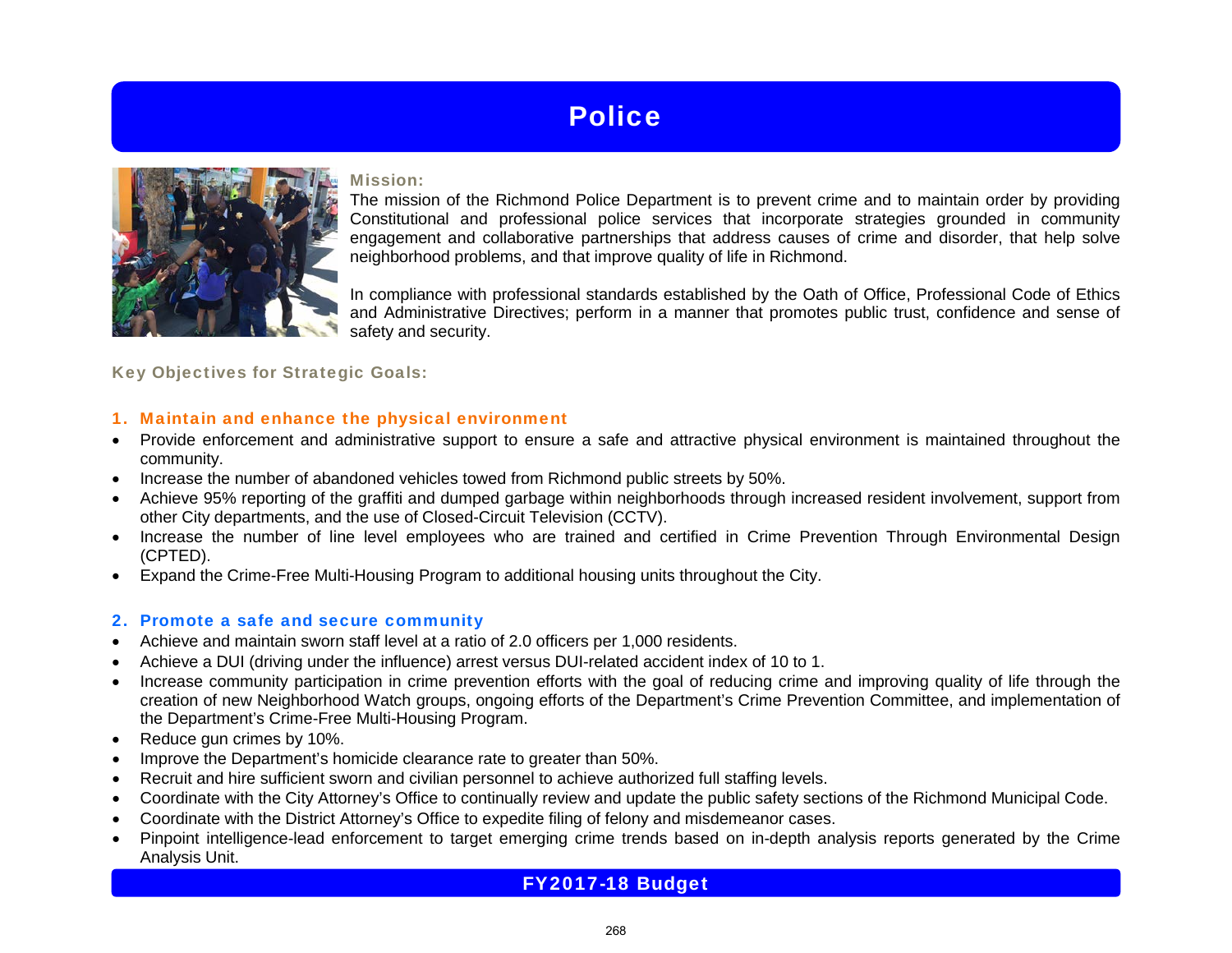# **Police**

- Use video surveillance to expand the reach of police patrols in neighborhoods covered by CCTV.
- Expand traffic enforcement strategies to include traffic safety checkpoints focused on unlicensed and DUI drivers.
- Increase enforcement of quality of life crimes such as abandoned vehicles, unlawful collection of recyclables, and disorderly conduct.
- Augment the truancy effort to increase the number of truants contacted by 25%.

#### 3. Promote economic vitality

• Create, publish, and disseminate an RPD Annual Report which highlights the Department's activities and accomplishments over the prior year.

#### 4. Promote sustainable communities

- Utilize a paper-recycling program within the new Hall of Justice building to reduce waste and improve recycling efforts involving paper, plastic and glass items by 75%.
- Utilize e-mail to issue all departmental policies, procedures, and memorandums; continuously update the electronic version of the Department's Policy and Procedures manual.
- Ensure Police Department vehicles are not left idling (unless appropriate under specifically delineated circumstances) through increased training and supervision.
- Ensure Police Department vehicles are driven at appropriate speeds to improve safety and fuel economy through the implementation of the Automated Vehicle Locator (AVL) system, as well as increased training and supervision.
- Implement a program to power down unused equipment and lighting during idle hours.
- Partner with the business community to purchase non-emission producing patrol vehicles such as Segways and bicycles.

#### 5. Promote effective government

- Continue developing the Department's crime analysis and Crime Accountability program process, which will improve Department efficiency and response to crime and disorder.
- Enhance community policing efforts through effective working relationships with other City departments and allied agencies, including the Office of Neighborhood Safety (ONS).
- Strengthen community confidence and awareness in the Department's citizen complaint process and other forms of police performance oversight through the implementation of a new "Use of Force Committee," as well as ongoing performance audits.
- Revise, implement, and expand the City's False Alarm Ordinance enforcement to reduce the number of unnecessary police responses to alarms, and to increase officer availability to work on community policing strategies.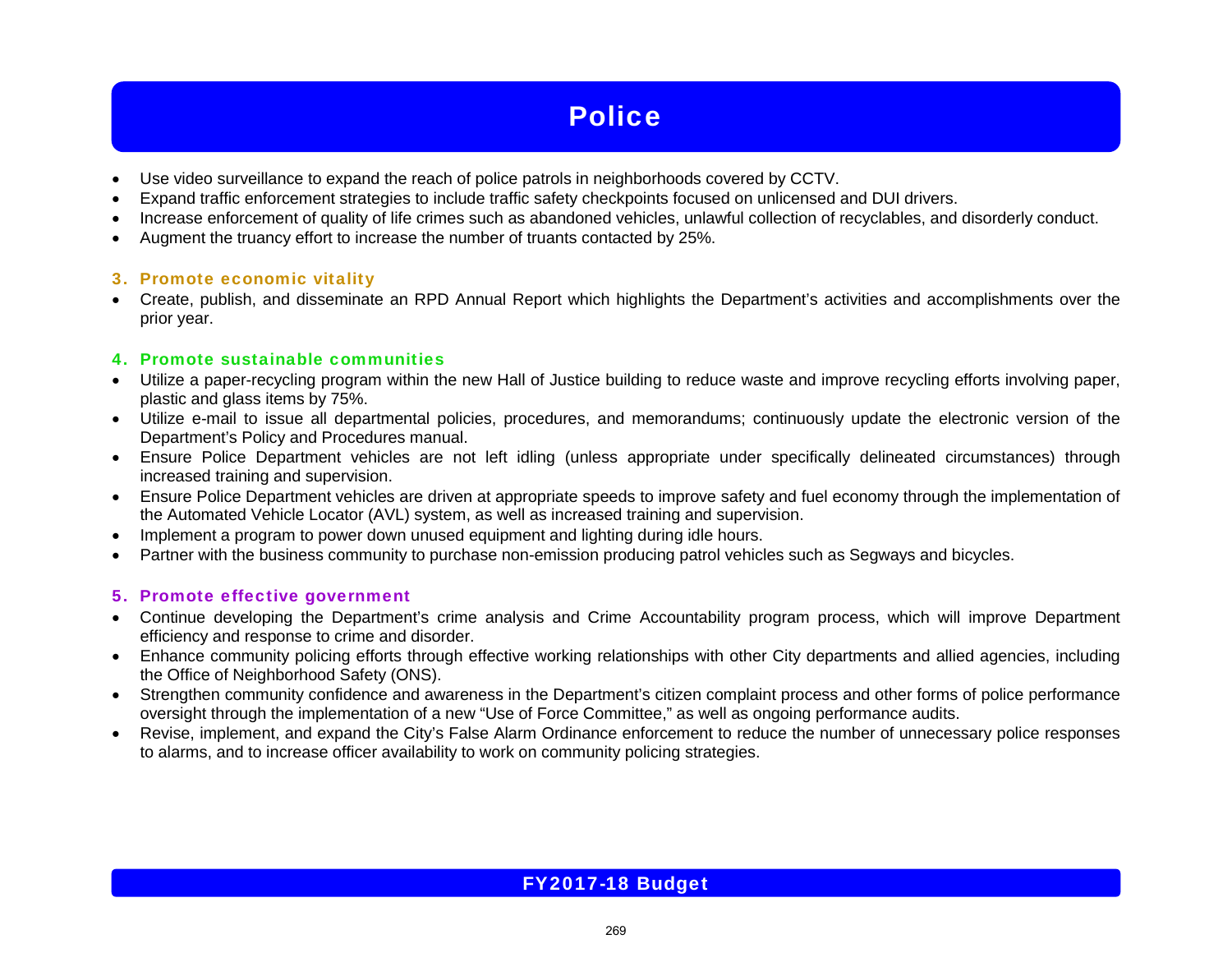## Police Department Administration Division

#### Goal

To improve and support internal Department operations through recruitment, hiring, training, record-keeping, facilities operations, crime data management, public education and outreach, and communication services.

#### **Description**

The Administration Division supports the Police Department's mission and its initiatives by managing central operations and providing Department-wide support services.

#### 2017-18 Supporting Actions

- **2.19.a** Ensure all dispatched calls and complaints will be handled in a timely and professional manner.
- 2.19.b Meet or exceed the City and State standards in equipment, training, and vehicles; ensure training and vehicles/equipment policies are followed Department-wide.
- **2.19.c** Hire new police personnel and officers.
- **2.19.d** Pursue grant funds, and submit reimbursements timely.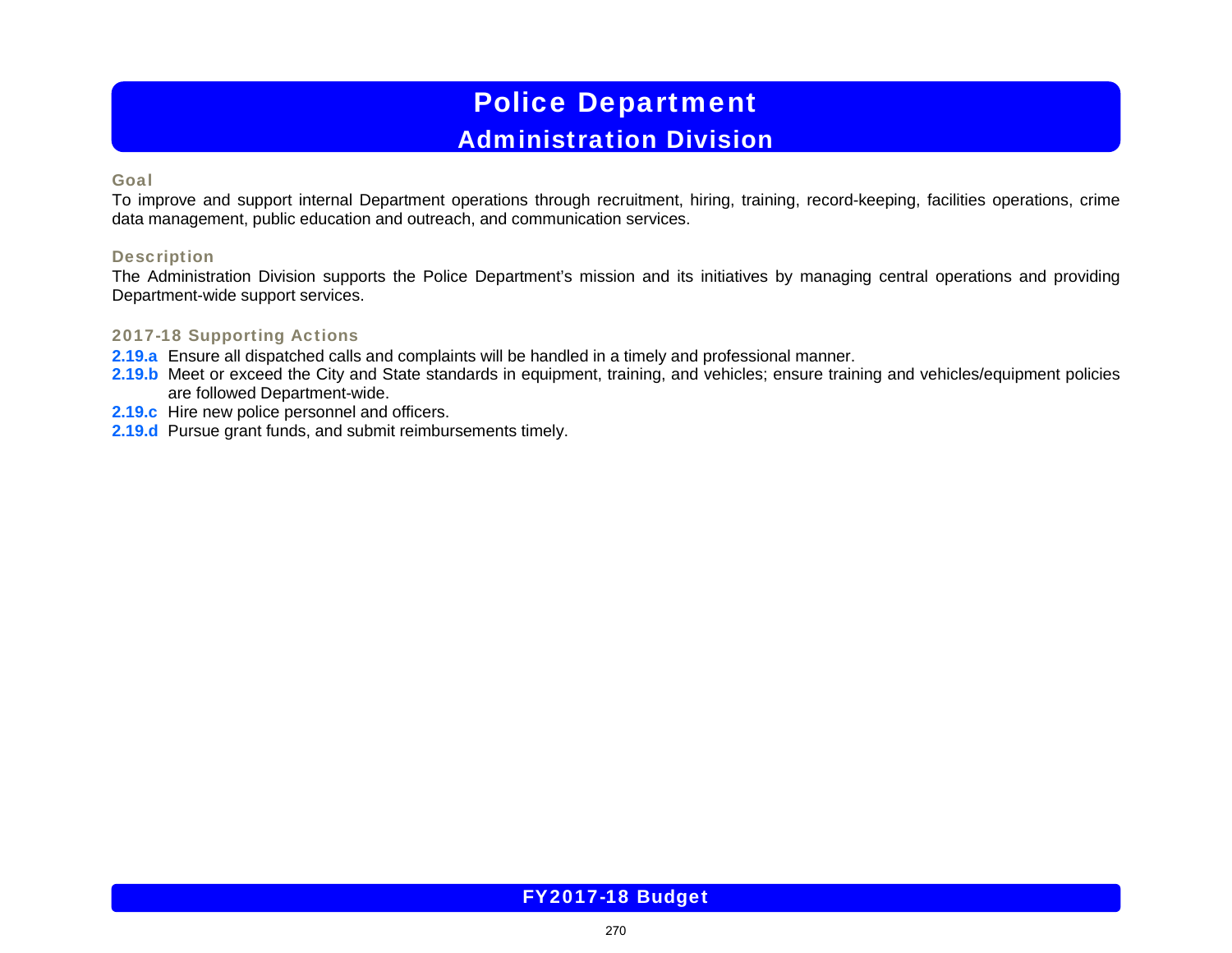# Police Department Administration Division

#### Success Indicators

|                   | Output                              | 2017-18<br>Goal |
|-------------------|-------------------------------------|-----------------|
| 2.19.a            | # of calls received by the center   | 220,000         |
|                   | # of calls received and dispatched  | 230,000         |
| 2.19.b            | # of internal trainings             | 225             |
| 2.19 <sub>c</sub> | # of hiring fairs and tests         | 10              |
|                   | # of hires                          | 6               |
| 2.19.d            | # of grant reimbursements submitted | 8               |

#### **Effectiveness**

| 2.19 <sub>c</sub> | % of hires successfully completing probation   |      |
|-------------------|------------------------------------------------|------|
| 2.19.d            | % of quarterly reimbursements submitted timely | 100% |
|                   | # of new grants awarded                        |      |

#### **Efficiency**

| 2.19.a | Average ring time a person must wait until a call is answered | c8 sec   |
|--------|---------------------------------------------------------------|----------|
|        | Cost per hire of a police officer                             | \$36.000 |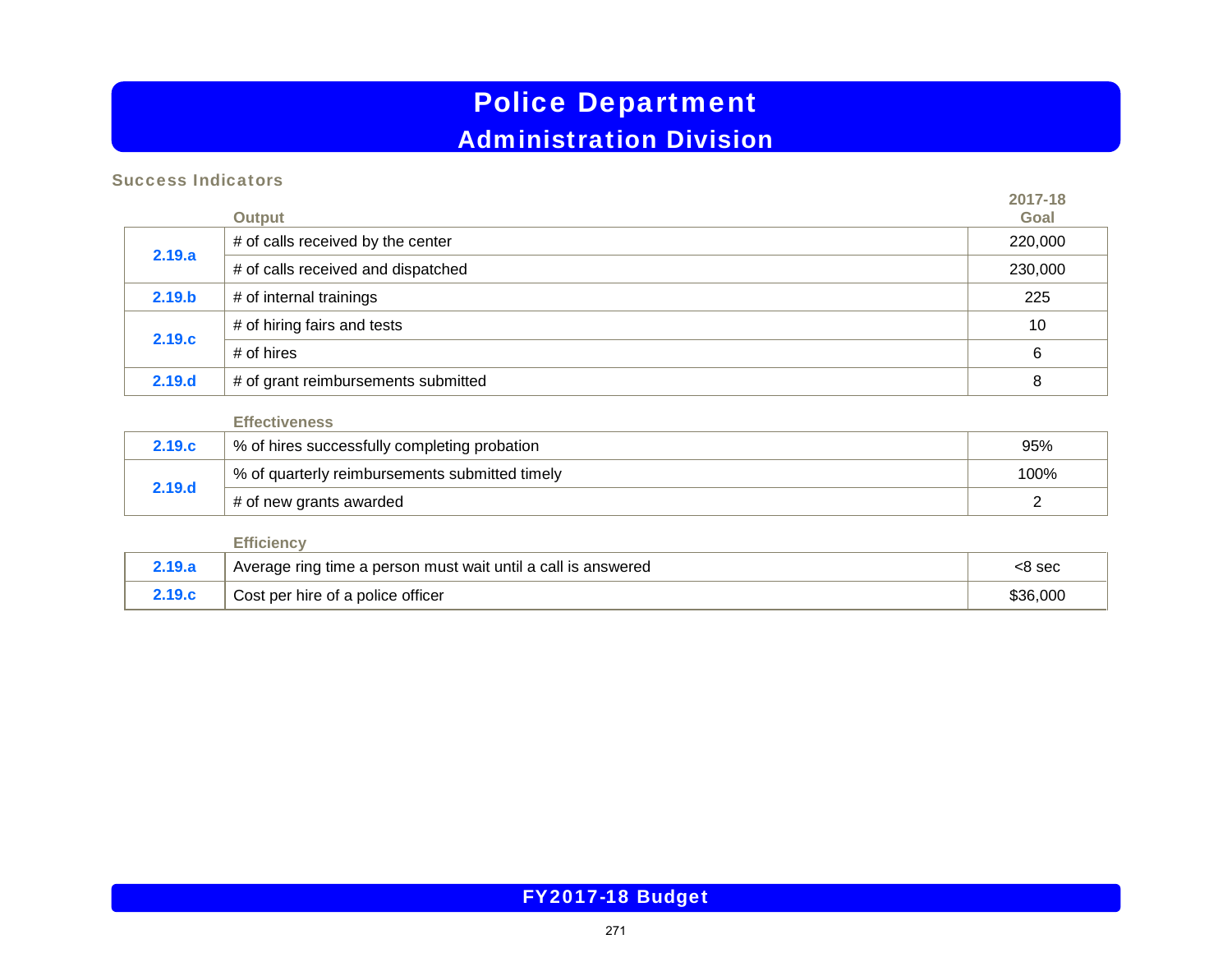## Police Department Patrol Services Bureau

#### Goal

To reduce crimes and handle calls for service on a timely basis, with skill, sensitivity, and efficiency made possible by constant training, engaged supervision, and the use of technology resources.

#### **Description**

This Bureau consists of three geographic patrol districts, a School Safety and Security Unit, and the Crime Analysis Unit. The Bureau works closely with the community to prevent crimes, solve problems related to public safety, and foster closer ties with the residents.

#### 2017-18 Supporting Actions

- **2.19.a** Improve safety and security in the Richmond schools.
- **2.19.b** Engage the community in a cooperative partnership with the Police Department.
- **2.19.c** Expand the Crime-Free Multi-Housing Program in the City.
- **2.19.d** Employ state-of-the-art technology to reduce crimes and increase crime reporting (shot-spotters, cameras, COMPSTAT training)
- **2.19.e** Expand highway safety programs to reduce vehicular collisions.

#### Success Indicators

|                   |                                                             | 2017-18 |
|-------------------|-------------------------------------------------------------|---------|
|                   | Output                                                      | Goal    |
| 2.19.a            | # of safety and security meetings with schools              | 100     |
| 2.19.b            | # of meetings held to form 50 quality-of-life beat projects | 100     |
| 2.19 <sub>c</sub> | # of meetings on Crime-Free Multi-Housing Program projects  | 50      |
| 2.19.d            | # of supervisors and officers trained on COMPSTAT           | 125     |

#### **Effectiveness**

| 2.19.a            | % increase in number of meetings for school officers    | 50% |
|-------------------|---------------------------------------------------------|-----|
| 2.19.b            | % increase in district beat projects                    | 25% |
| 2.19 <sub>c</sub> | % increase in Crime-Free Multi-Housing Program meetings | 30% |
| 2.19.d            | % increase in number of COMPSTAT training sessions      | 40% |
| 2.19.e            | % increase in DUI checkpoints                           | 42% |

#### **Efficiency**

| ıч.<br><u>en la Alb</u> | Cost per DUI checkpoint |  |
|-------------------------|-------------------------|--|
|-------------------------|-------------------------|--|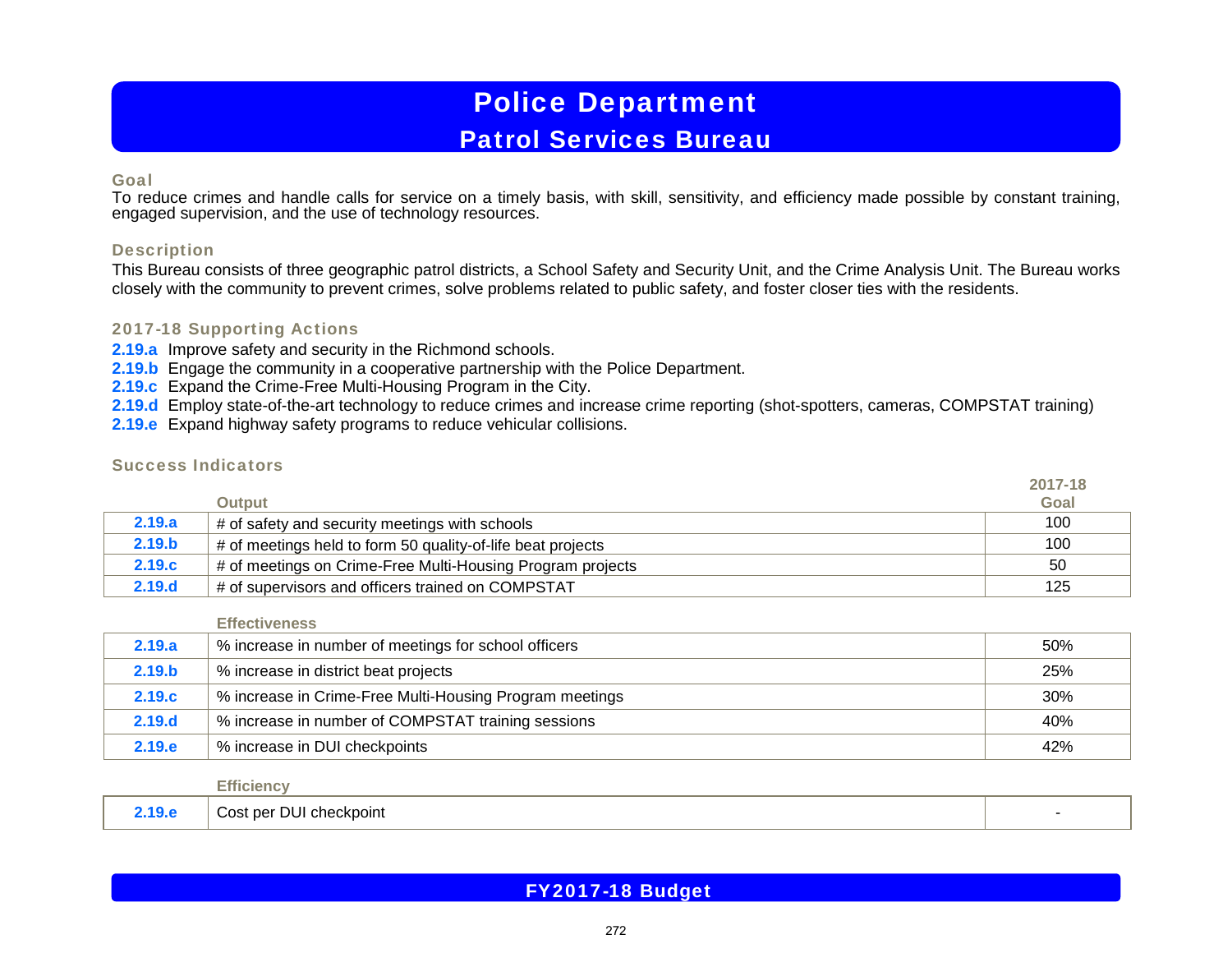## **POLICE PROGRAM ORGANIZATIONAL CHART**

| <b>Administration</b><br><b>Chief's Office</b>                                                        | <b>Personnel and</b><br><b>Police Activity</b><br><b>Training</b><br>League                                                      |                                                                                      | <b>Police Chaplains</b>                                       | Professional<br><b>Standards</b>                                                                                      | <b>Technical Services CAD</b><br><b>Enhancement</b><br><b>Maintenance</b>                                                               |  |  |
|-------------------------------------------------------------------------------------------------------|----------------------------------------------------------------------------------------------------------------------------------|--------------------------------------------------------------------------------------|---------------------------------------------------------------|-----------------------------------------------------------------------------------------------------------------------|-----------------------------------------------------------------------------------------------------------------------------------------|--|--|
| *Leadership<br>*Manage Overall<br>Operations of the<br><b>Police Department</b><br>* Crime Prevention | *Recruiting, Hiring,<br>and Retention<br>*Coordinate all<br><b>Department Training</b><br>*Maintain all Files<br>Associated with | * Outreach to the<br>Community<br>*Serve over 10,000<br>Children Through<br>Programs | * Liaison with<br>Community<br>* Comfort/support<br>Community | *Investigations into<br><b>Activity Detrimental</b><br>to Police Function<br>*Early Warning<br><b>Tracking System</b> | *Operation of<br><b>Consolidated Dispatch</b><br>Center<br>*Plan for Equipment<br>Purchase and Upgrades<br>for Communications<br>Center |  |  |
|                                                                                                       | Personnel,<br>Backgrounds<br>and Training<br>* Risk Management                                                                   |                                                                                      |                                                               |                                                                                                                       |                                                                                                                                         |  |  |
| <b>Patrol Division</b><br><b>Policing Bureau</b>                                                      | Investigations<br><b>Division Policing</b><br><b>Bureau</b>                                                                      | <b>Support Services</b>                                                              | <b>Financial Services</b>                                     | <b>Information</b><br><b>Technology</b>                                                                               | <b>Technical Service RMS</b><br><b>Records Management</b>                                                                               |  |  |
| *Provide Professional<br><b>Police Services</b>                                                       | *Conduct Criminal<br>Investigations                                                                                              | *Operate the Jail<br>*Coordinate Records                                             | *Monthly Variance Reporting                                   | *Manage CAD, RMS,<br>and Mobile<br>Technology                                                                         | *Provide Records<br>Management<br>Software and                                                                                          |  |  |
| *Youth and School<br>Programs                                                                         | *Prepare Cases for<br>Court                                                                                                      | Storage and<br><b>Dissemination</b>                                                  | *Accounts Payable<br>*Grant Management                        | *Implement New<br>Technology                                                                                          | Hardware<br>*Maintain Mobile                                                                                                            |  |  |
| *Traffic<br>Enforcement                                                                               | *Multi-jurisdiction<br><b>Task Force</b><br>Operations                                                                           | *Communications<br>Center                                                            | *Procurement                                                  |                                                                                                                       | Data Computers                                                                                                                          |  |  |
| *Marine Patrol                                                                                        | *Obtain Criminal                                                                                                                 |                                                                                      | *Revenue Projections                                          |                                                                                                                       |                                                                                                                                         |  |  |
| * Crime Analysis/<br><b>COMPSTAT</b>                                                                  | Intelligence<br>* Misdemeanor                                                                                                    |                                                                                      | * Contract Management                                         |                                                                                                                       |                                                                                                                                         |  |  |
| Program                                                                                               | Prosecution                                                                                                                      |                                                                                      | *Annual and Mid-year Budget Preparation                       |                                                                                                                       |                                                                                                                                         |  |  |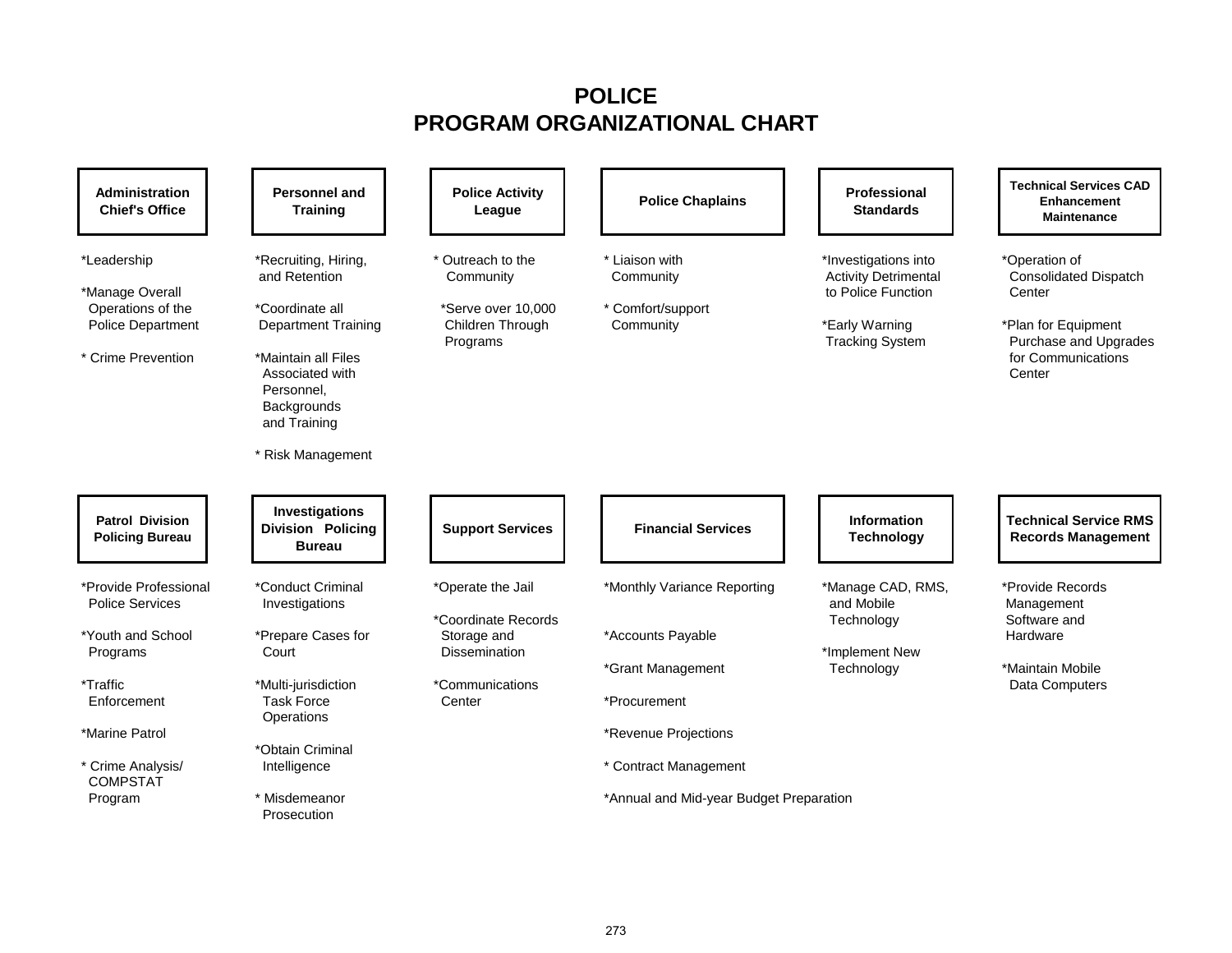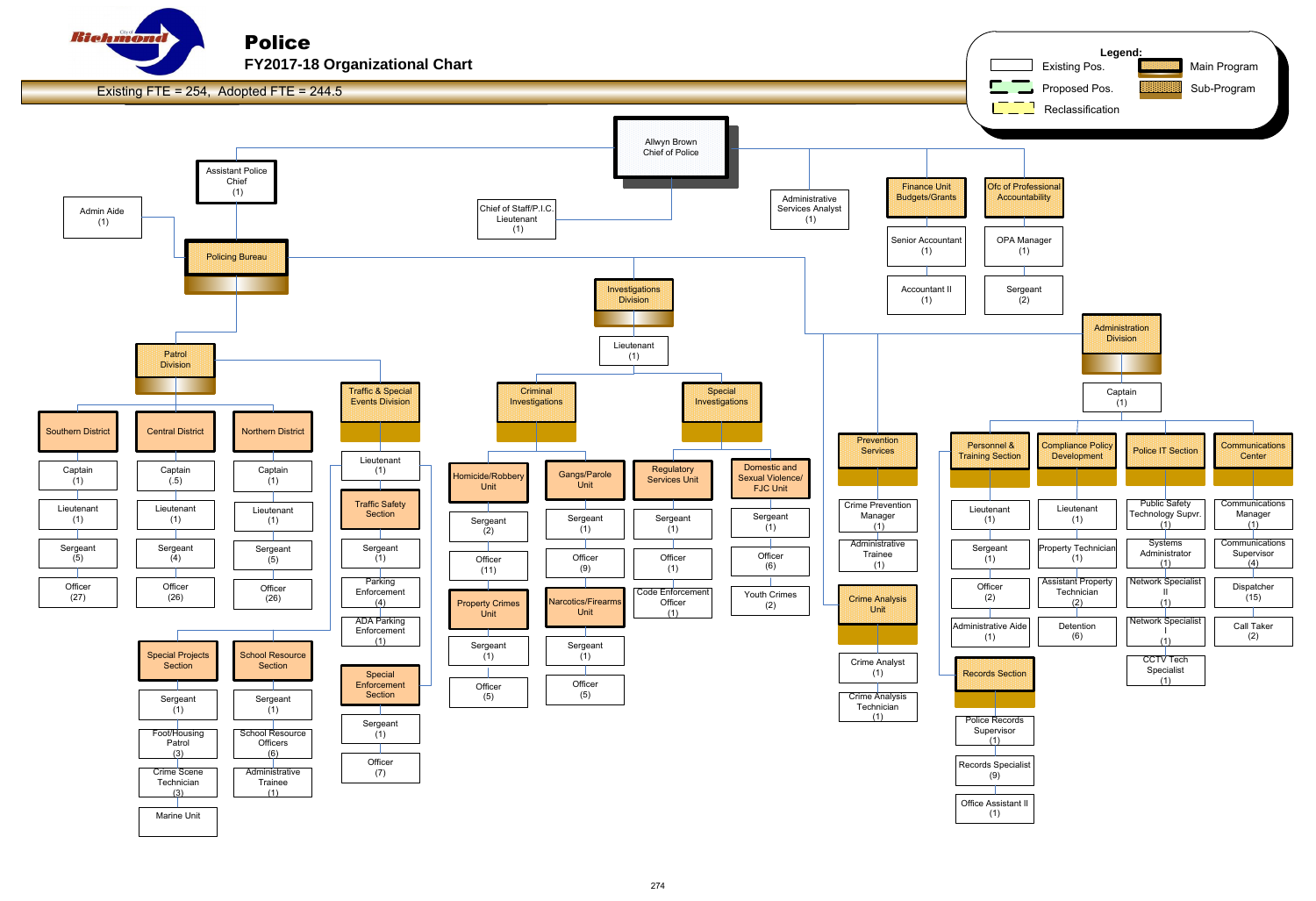| <b>Department</b>                             | <b>Adopted</b><br>FY2014-2015 | <b>Adopted</b><br>FY2015-2016 | <b>Adopted</b><br>FY 2016-2017 | <b>Mid-Year</b><br>FY 2016-2017 | <b>Adopted</b><br>FY 2017-2018 |
|-----------------------------------------------|-------------------------------|-------------------------------|--------------------------------|---------------------------------|--------------------------------|
| <b>POLICE</b>                                 |                               |                               |                                |                                 |                                |
| <b>SWORN</b>                                  |                               |                               |                                |                                 |                                |
| <b>Asst Police Chief</b>                      |                               |                               |                                | 1.0                             | 1.0                            |
| Deputy Chief                                  | 2.0                           | 1.5                           |                                |                                 | 0.0                            |
| Police Captain                                | 4.0                           | 4.0                           | 4.0                            | 4.0                             | 3.5                            |
| <b>Police Chief</b>                           | 1.0                           | 1.0                           | 1.0                            | 1.0                             | 1.0                            |
| Police Lieutenant                             | 12.0                          | 12.0                          | 10.0                           | 9.0                             | 8.0                            |
| <b>Police Officer</b>                         | 141.0                         | 132.0                         | 135.0                          | 133.0                           | 130.0                          |
| <b>Police Officer Trainee</b>                 | 8.0                           | 6.0                           | 4.0                            | 6.0                             | 6.0                            |
| Police Sergeant                               | 28.0                          | 28.0                          | 28.0                           | 28.0                            | 28.0                           |
| <b>Sub-total Sworn</b>                        | 196.0                         | 184.5                         | 182.0                          | 182.0                           | 177.5                          |
| <b>NON-SWORN</b>                              |                               |                               |                                |                                 |                                |
| <b>Accountant II</b>                          | 1.0                           | 1.0                           | 1.0                            | 1.0                             | 1.0                            |
| <b>Administrative Aide</b>                    | 2.0                           | 2.0                           | 1.0                            | 2.0                             | 2.0                            |
| Administrative Trainee                        | 2.0                           | 2.0                           | 2.0                            | 2.0                             | 2.0                            |
| <b>Assistant Police Property Technician</b>   | 2.0                           | 2.0                           | 2.0                            | 2.0                             | 2.0                            |
| <b>Administrative Service Analyst</b>         | 1.0                           |                               | 2.0                            | 1.0                             | 1.0                            |
| <b>Building Inspector</b>                     | 1.0                           | 1.0                           |                                |                                 |                                |
| <b>Building Trades Worker II</b>              | 1.0                           | 1.0                           |                                |                                 |                                |
| <b>CCTV Wireless &amp; Systems Specialist</b> | 1.0                           | 1.0                           | 1.0                            | 1.0                             | 1.0                            |
| <b>Code Enforcement Manager</b>               | 1.0                           | 1.0                           |                                |                                 |                                |
| <b>Code Enforcement IY</b>                    | 1.0                           | 1.0                           |                                |                                 |                                |
| <b>Code Enforcement Officer I</b>             | 1.0                           | 2.0                           |                                |                                 |                                |
| <b>Code Enforcement Officer II</b>            | 4.0                           | 4.0                           | 1.0                            | 1.0                             | 1.0                            |
| <b>Code Enforcement Superintendent</b>        | 1.0                           | 1.0                           |                                |                                 |                                |
| <b>Code Enforcement Supervisor</b>            | 1.0                           |                               |                                |                                 |                                |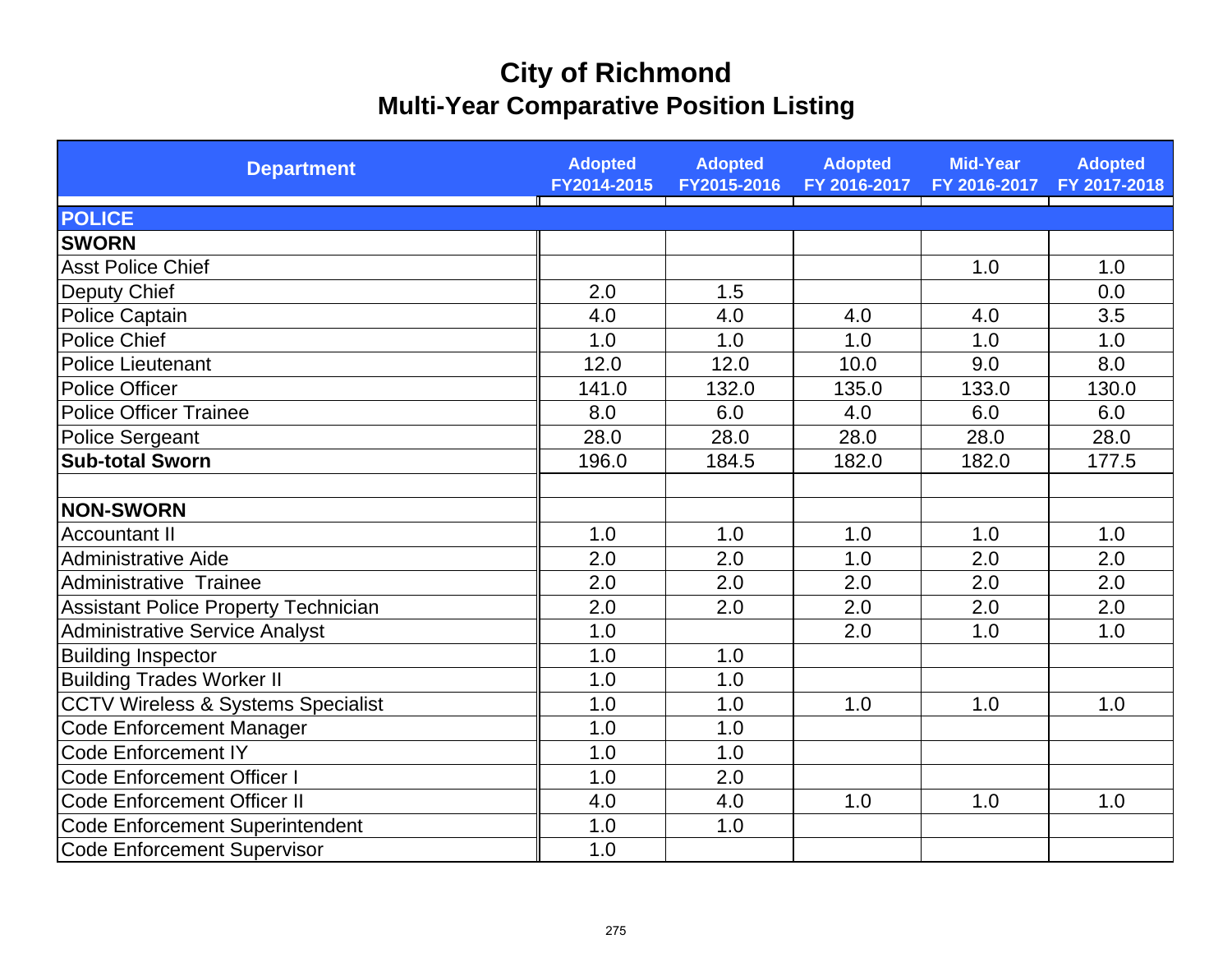| <b>Department</b>                                | <b>Adopted</b><br>FY2014-2015 | <b>Adopted</b><br>FY2015-2016 | <b>Adopted</b><br>FY 2016-2017 | <b>Mid-Year</b><br>FY 2016-2017 | <b>Adopted</b><br>FY 2017-2018 |
|--------------------------------------------------|-------------------------------|-------------------------------|--------------------------------|---------------------------------|--------------------------------|
| <b>Communications Call Taker</b>                 | 2.0                           | 2.0                           | 2.0                            | 2.0                             | 2.0                            |
| <b>Communications Dispatcher I</b>               | 8.0                           | 7.0                           | 8.0                            | 8.0                             | 1.0                            |
| <b>Communications Dispatcher II</b>              | 14.0                          | 14.0                          | 13.0                           | 13.0                            | 14.0                           |
| <b>Communications Manager</b>                    | 1.0                           | 1.0                           | 1.0                            | 1.0                             | 1.0                            |
| <b>Communications Shift Supervisor</b>           | 4.0                           | 4.0                           | 4.0                            | 4.0                             | 4.0                            |
| <b>Construction &amp; Maintenance Supervisor</b> | 1.0                           | 1.0                           |                                |                                 |                                |
| <b>Crime Analysis Assistant</b>                  |                               | 1.0                           |                                |                                 |                                |
| Crime Analysis Technician                        | 1.0                           |                               | 1.0                            | 1.0                             | 1.0                            |
| <b>Crime Analyst</b>                             | 1.0                           | 1.0                           | 1.0                            | 1.0                             | 1.0                            |
| <b>Crime Prevention Manager</b>                  |                               | 1.0                           |                                | 1.0                             | 1.0                            |
| Crime Scene Technician                           |                               | 2.0                           | 1.0                            | 1.0                             | 3.0                            |
| <b>Equipment Operator</b>                        | 1.0                           | 1.0                           |                                |                                 |                                |
| <b>Executive Secretary II</b>                    |                               | 1.0                           |                                |                                 |                                |
| <b>Finance Manager</b>                           | 1.0                           |                               |                                |                                 |                                |
| Jailer                                           | 6.0                           | 6.0                           | 6.0                            | 6.0                             | 5.0                            |
| <b>Lead Records Specialist</b>                   |                               | 1.0                           | 1.0                            | 1.0                             |                                |
| <b>Maintenance Lead Worker</b>                   | 1.0                           | 1.0                           |                                |                                 |                                |
| Maintenance Worker I                             | 7.0                           | 5.0                           |                                |                                 |                                |
| Maintenance Worker II                            | 1.0                           | 2.0                           |                                |                                 |                                |
| <b>Network and Systems Specialist I</b>          | 1.0                           | 1.0                           | 1.0                            | 1.0                             | 1.0                            |
| <b>Network and Systems Specialist II</b>         | 1.0                           | 1.0                           | 1.0                            | 1.0                             | 1.0                            |
| <b>Office Assistant II</b>                       | 2.0                           | 1.0                           | 1.0                            | 1.0                             | 1.0                            |
| <b>Office Specialist</b>                         | 1.0                           | 1.0                           |                                |                                 |                                |
| <b>Parking Enforcement Representative</b>        | 5.0                           | 5.0                           | 5.0                            | 5.0                             | 5.0                            |
| <b>Police Assistant</b>                          |                               |                               |                                |                                 | 1.0                            |
| <b>Police Property Technician</b>                | 1.0                           | 1.0                           | 1.0                            | 1.0                             | 1.0                            |
| <b>Police Records Specialist</b>                 | 9.0                           | 9.0                           | 9.0                            | 9.0                             | 9.0                            |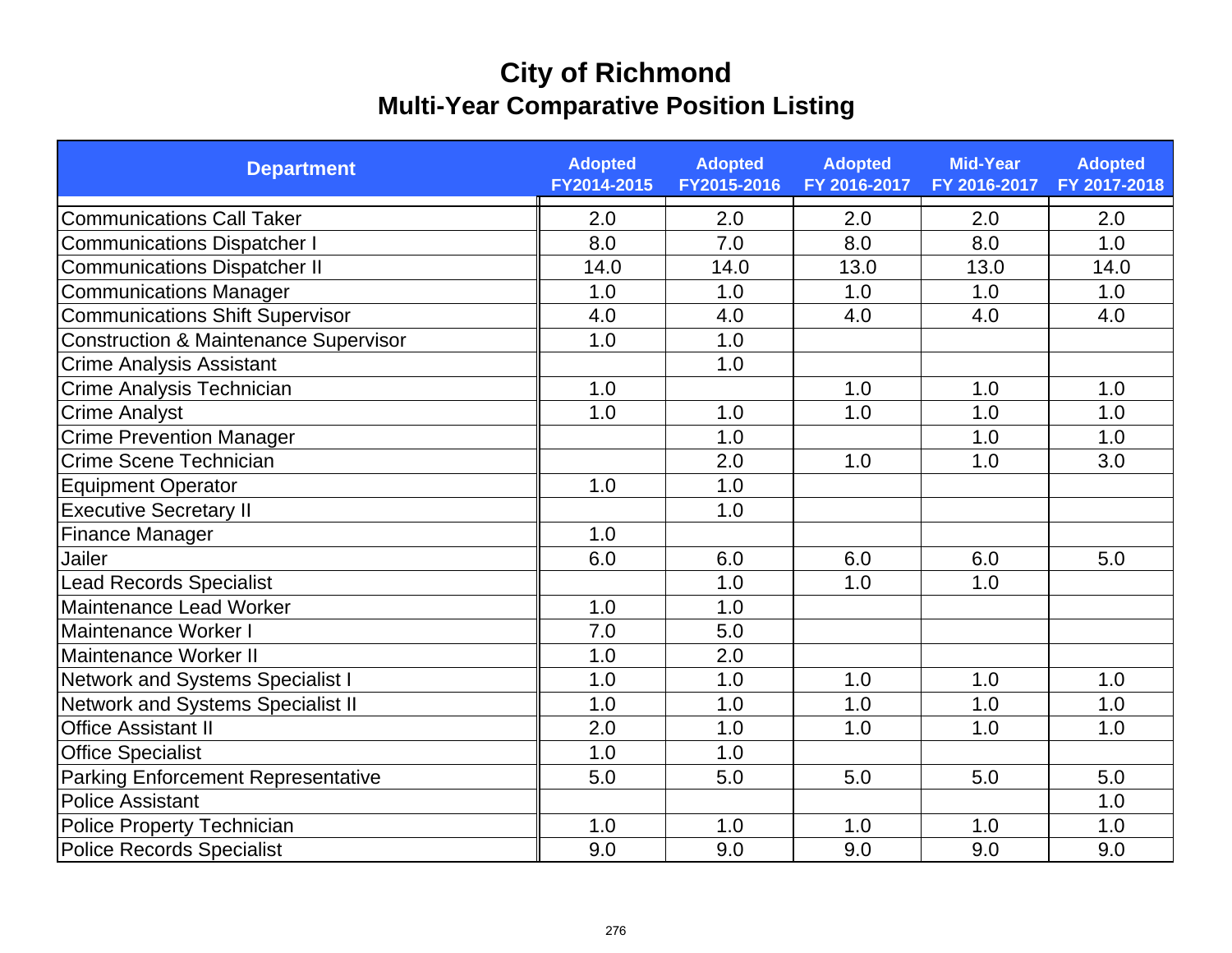| <b>Department</b>                         | <b>Adopted</b><br>FY2014-2015 | <b>Adopted</b><br>FY2015-2016 | <b>Adopted</b><br>FY 2016-2017 | <b>Mid-Year</b><br>FY 2016-2017 | <b>Adopted</b><br>FY 2017-2018 |
|-------------------------------------------|-------------------------------|-------------------------------|--------------------------------|---------------------------------|--------------------------------|
| Police Records Supervisor                 | 1.0                           | 1.0                           | 1.0                            | 1.0                             | 1.0                            |
| <b>Project Manager II</b>                 |                               |                               | 1.0                            | 1.0                             | 1.0                            |
| Public Safety Technology Supervisor       | 1.0                           | 1.0                           | 1.0                            | 1.0                             | 1.0                            |
| Secretary                                 | 1.0                           | 1.0                           | 1.0                            |                                 |                                |
| <b>Senior Accountant</b>                  |                               | 1.0                           | 1.0                            | 1.0                             | 1.0                            |
| <b>Systems Administrator</b>              | 1.0                           | 1.0                           | 1.0                            | 1.0                             | 1.0                            |
| Utility Worker II                         | 1.0                           | 1.0                           |                                |                                 |                                |
| <b>Sub-total Non-Sworn</b>                | 94.0                          | 95.0                          | 72.0                           | 72.0                            | 67.0                           |
| <b>Total Full-Time Equivalents (FTEs)</b> | 290.0                         | 279.5                         | 254.0                          | 254.0                           | 244.5                          |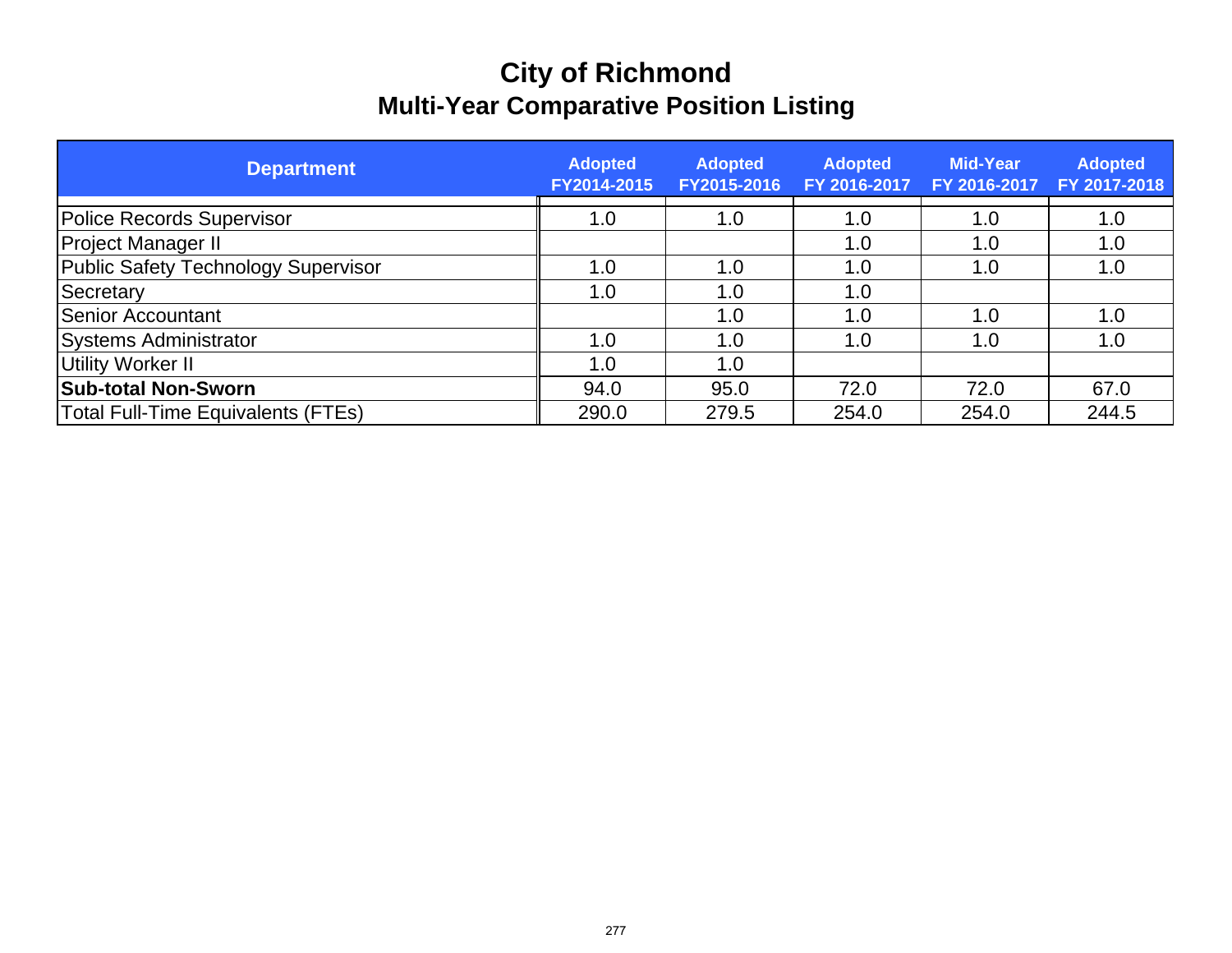# Police-19 **Summary**

#### TOTAL BUDGET - HISTORICAL COMPARISON

|                                          | FY2015-16<br><b>Actual</b> | FY2016-17<br>Adjusted | FY2016-17<br>Actual | FY2017-18<br>Adopted | \$ Chg From<br>FY16-17 | % Chg From<br>FY16-17 |
|------------------------------------------|----------------------------|-----------------------|---------------------|----------------------|------------------------|-----------------------|
| <b>SOURCES BY FUND</b>                   |                            |                       | Thru Mar-2017       |                      |                        |                       |
| General Fund-0001                        |                            |                       |                     |                      |                        |                       |
| Assest Seizure Fund-1004                 | 60,951,077                 | 64,922,392            | 46,884,503          | 66,054,600           | 1,132,208              | 2%                    |
|                                          | 451,548                    | 275,857               | 193,028             | 40,000               | (235, 857)             | $-85%$                |
| Outside Funded Services-Grants-1006      | 297,067                    | 1,089,700             | 451,733             | 593,965              | (495, 735)             | $-45%$                |
| <b>ECIA-1017</b>                         | 421,944                    | 75,912                | 6,827               | 108,000              | 32,088                 | 42%                   |
| CR- Code Enforcement-1053                | 5,032,746                  | 750,000               | 562,500             | 622,898              | (127, 102)             | $-17%$                |
| General Capital Fund-2001                | 23,744                     | 50,430                | 74,983              |                      | (50, 430)              | $-100%$               |
| Impact Fee-Police-2114                   |                            | 186,000               | 136,870             | 144,000              | (42,000)               | $-23%$                |
| CAD Dispatch System-5005                 | 4,967,246                  | 6,001,366             | 3,744,819           | 5,150,256            | (851, 110)             | $-14%$                |
| RMS Records Services-5006                | 340,707                    | 547,493               | 302,764             | 526,803              | (20, 690)              | $-4%$                 |
| <b>TOTAL SOURCES BY FUND</b>             | 72,486,079                 | 73,899,150            | 52,358,027          | 73,240,522           | (658, 628)             | $-1%$                 |
| <b>USES BY TYPE</b>                      |                            |                       |                     |                      |                        |                       |
| <b>Salaries</b>                          | 37,394,564                 | 33,829,880            | 26,088,543          | 33,958,889           | 129,009                | 0%                    |
| <b>Benefits</b>                          | 18,732,396                 | 22,340,134            | 15,256,807          | 22,174,236           | (165, 898)             | $-1%$                 |
| <b>Professional Services</b>             | 3,691,784                  | 5,388,189             | 2,589,952           | 4,055,854            | (1,332,335)            | $-25%$                |
| <b>Other Operating Expenses</b>          | 2,954,704                  | 2,325,763             | 1,654,225           | 2,385,584            | 59,821                 | 3%                    |
| <b>Utilities</b>                         | 234,199                    | 201,217               | 114,507             | 211,673              | 10,456                 | 5%                    |
| <b>Equipment &amp; Contract Services</b> | 407,123                    | 1,158,004             | 291,704             | 521,649              | (636, 355)             | $-55%$                |
| Provision for Insurance Loss             |                            |                       |                     |                      |                        |                       |
| Cost Pool                                | 7,761,886                  | 6,969,323             | 5,101,976           | 7,529,248            | 559,925                | 8%                    |
| Asset/Capital Outlay                     | 831,204                    | 700,480               | 412,547             | 1,544,331            | 843,851                | 120%                  |
| A87 Cost Plan Reimbursement              |                            | 236,160               |                     |                      | (236, 160)             | $-100%$               |
| <b>Grant Expenditures</b>                |                            |                       |                     |                      |                        |                       |
| Debt Service Expenditure                 | 478,220                    |                       | 260,713             | 236,160              | 236,160                |                       |
| <b>Operating Transfer Out</b>            |                            | 750,000               | 587,053             | 622,898              | (127, 102)             | $-17%$                |
| <b>TOTAL USES BY TYPE</b>                | 72,486,079                 | 73,899,150            | 52,358,027          | 73,240,522           | (658, 628)             | $-1%$                 |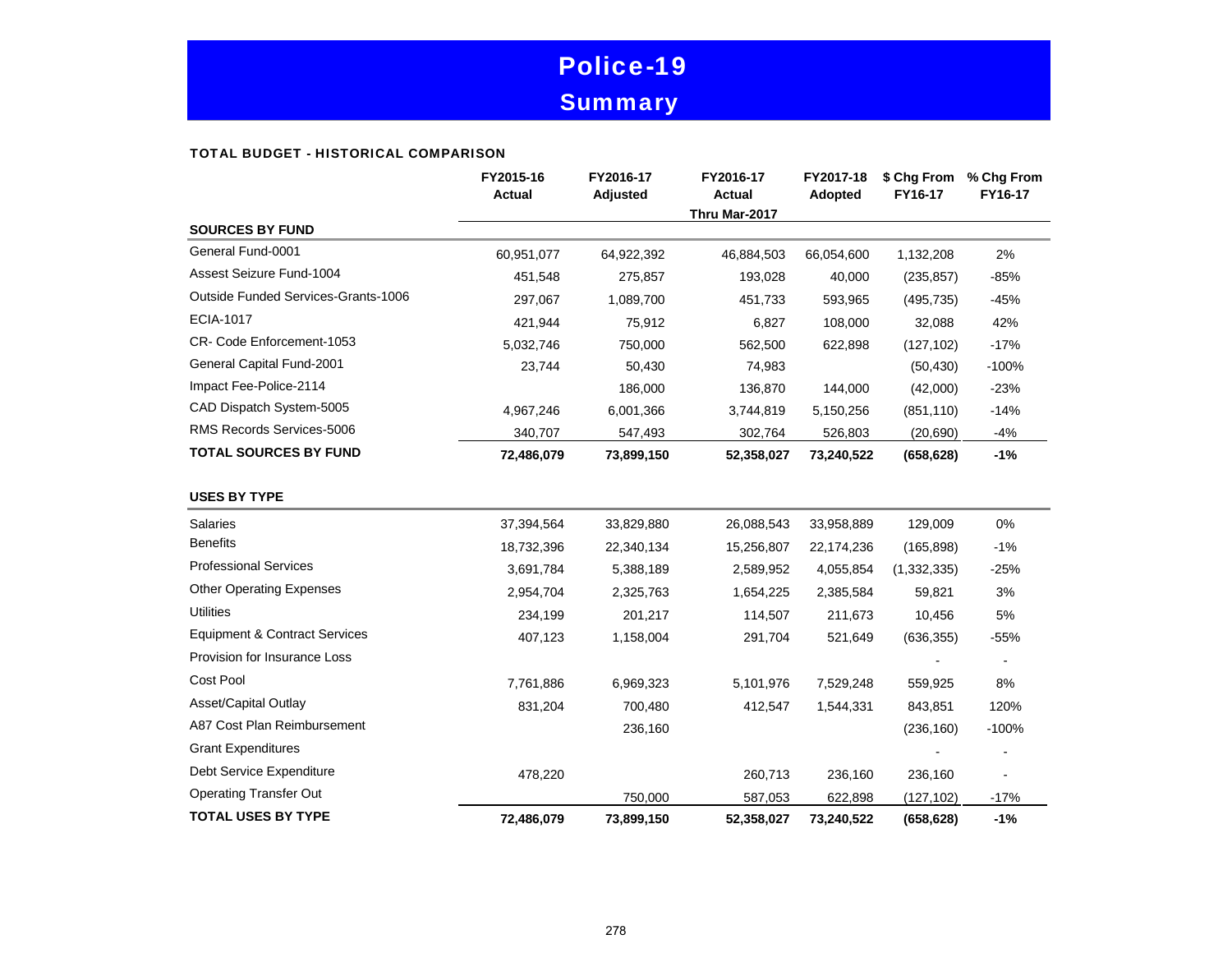# Police-19 **Summary**

#### TOTAL BUDGET - HISTORICAL COMPARISON

|                                        | FY2015-16<br><b>Actual</b> | FY2016-17<br>Adjusted | FY2016-17<br><b>Actual</b><br>Thru Mar-2017 | FY2017-18<br>Adopted | \$ Chg From<br>FY16-17 | % Chg From<br>FY16-17 |
|----------------------------------------|----------------------------|-----------------------|---------------------------------------------|----------------------|------------------------|-----------------------|
| <b>USES BY ORG CODE</b>                |                            |                       |                                             |                      |                        |                       |
| Administration-01191021                | 59,308,416                 | 61,547,871            | 44,597,115                                  | 62,864,409           | 1,316,538              | 2%                    |
| Patrol-01192021                        | 160,000                    | 465,000               | 348,750                                     | 442,000              | (23,000)               | $-5%$                 |
| Crime Prevention-01193021              | 306,538                    | 311,715               | 219,170                                     | 322,548              | 10,833                 | 3%                    |
| Cops Grant-01194021                    | 526,179                    | 1,007,372             | 868,202                                     | 1,096,196            | 88,824                 | 9%                    |
| Regulatory-01196021                    | 649,944                    | 1,031,470             | 514,961                                     | 739,271              | (292, 199)             | $-28%$                |
| GF-Parking Enforcement-01199021        |                            | 558,964               | 336,305                                     | 590,177              | 31,213                 | 6%                    |
| State Asset Seizure-10491521           | 451,548                    | 275,857               | 193,028                                     | 40,000               | (235, 857)             | $-85%$                |
| Outside Funded Grant-Police-10691021   | 297,067                    | 1,089,700             | 451,733                                     | 593,965              | (495, 735)             | $-45%$                |
| CR-Code Enforcement-15398021           | 3,832,606                  |                       |                                             |                      |                        |                       |
| CR-Code Enforcement-Abatement-15398621 | 1,200,141                  | 750,000               | 562,500                                     | 622,898              | (127, 102)             | $-17%$                |
| ECIA-11791021                          | 421,944                    | 75,912                | 6,827                                       | 108,000              | 32,088                 | 42%                   |
| Capital Outlay-20191021                | 23,744                     | 50,430                | 74,983                                      |                      | (50, 430)              | $-100%$               |
| Impact Fee-21491021                    |                            | 186,000               | 136,870                                     | 144,000              | (42,000)               | $-23%$                |
| CAD - Enhancement-50597321             | 41,266                     | 602,426               | 631                                         | 600,000              | (2, 426)               | 0%                    |
| CAD - Maintenance-50597921             | 4,925,979                  | 5,398,940             | 3,744,188                                   | 4,550,256            | (848, 684)             | $-16%$                |
| Records Mgt Sys-Maintenance-50697121   | 328,682                    | 412,493               | 281,378                                     | 391,803              | (20, 690)              | $-5%$                 |
| Records Mgt Sys-Enhancement-50697421   | 12,026                     | 135,000               | 21,387                                      | 135,000              |                        | $0\%$                 |
| <b>TOTAL USES BY ORG CODE</b>          | 72,486,079                 | 73,899,150            | 52,358,027                                  | 73,240,522           | (658, 628)             | $-1%$                 |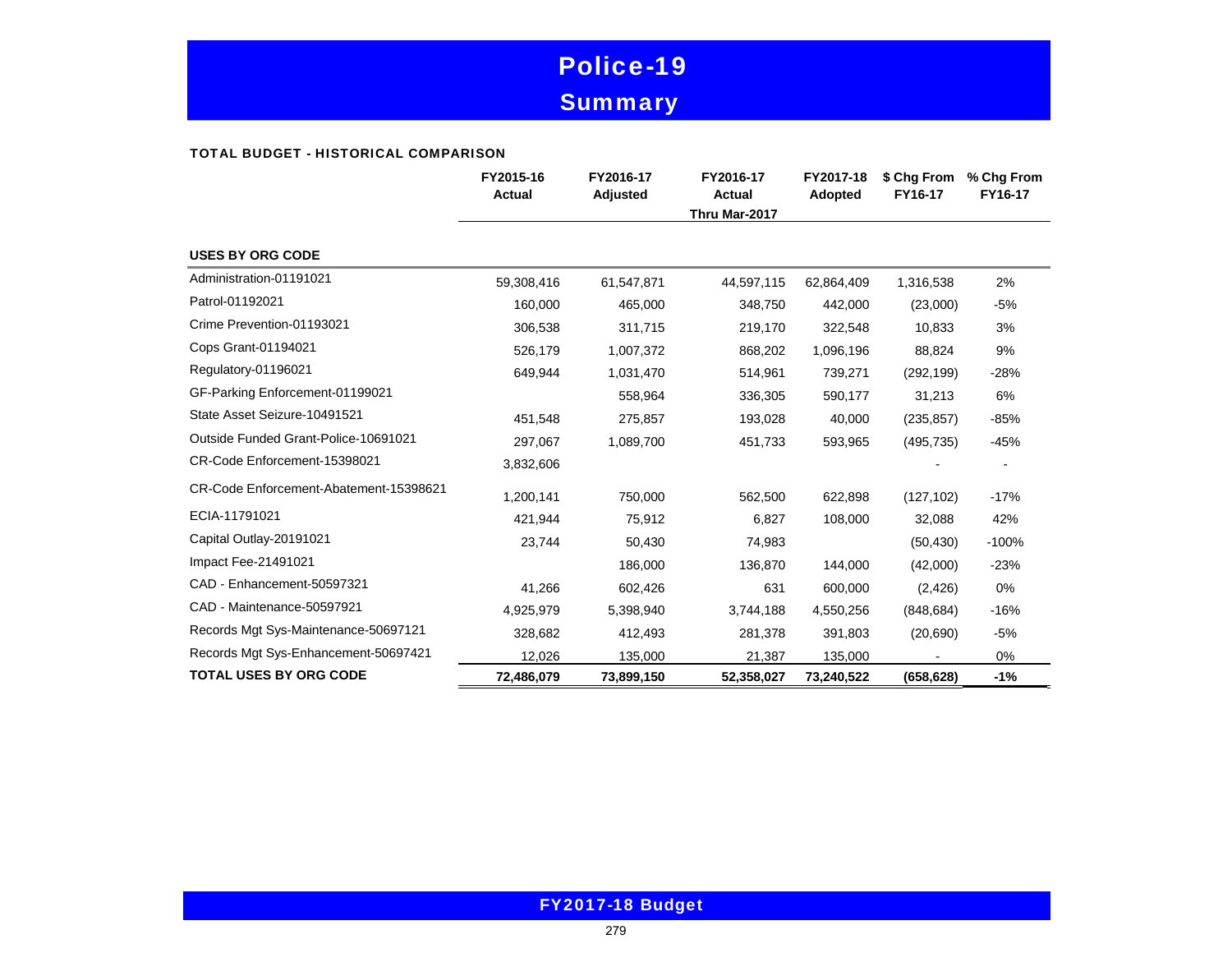# **Fire**



#### Mission:

The Richmond Fire Department is a dedicated workforce of highly motivated and technically skilled professionals of rapid response. It is our purpose to save lives, preserve property and stabilize incidents.

We are a profession that knows no limit to what we will respond to, and we prepare without constraint to meet the challenges of our chosen profession.

The citizens, businesses, and visitors to the City of Richmond can expect a caring, courteous and competent response when rendered our aid.

The Richmond Fire Department is a dedicated workforce of highly motivated and technically skilled professionals.

#### Key Objectives for Strategic Goals:

#### 1. Maintain and enhance the physical environment

• Undertake capital improvement projects to maintain and improve the physical appearance, the functionality, and safety of our fire stations and training center.

#### 2. Promote a safe and secure community

- Provide the most professional level of fire suppression, emergency medical care, hazardous material mitigation, fire prevention and education to the residents of our community.
- Provide consistent quality customer service to our residents, City staff, and Richmond Fire personnel.

#### 3. Promote economic vitality

- Hire qualified local residents whenever possible for entry-level positions.
- Improve fire inspection and plan review programs in order to maximize revenue potential.
- Create and support programs to assist City residents with employment opportunities.
- Undertake capital improvement projects that promote economic development and job creation in our community.

#### 4. Promote sustainable communities

- Continue with REACT/CERT training in order to provide our residents with the knowledge and training necessary to survive a disaster.
- Continue working towards providing our community with the highest level of emergency medical care possible.
- Prioritize plan check reviews for projects that promote economic development and job creation.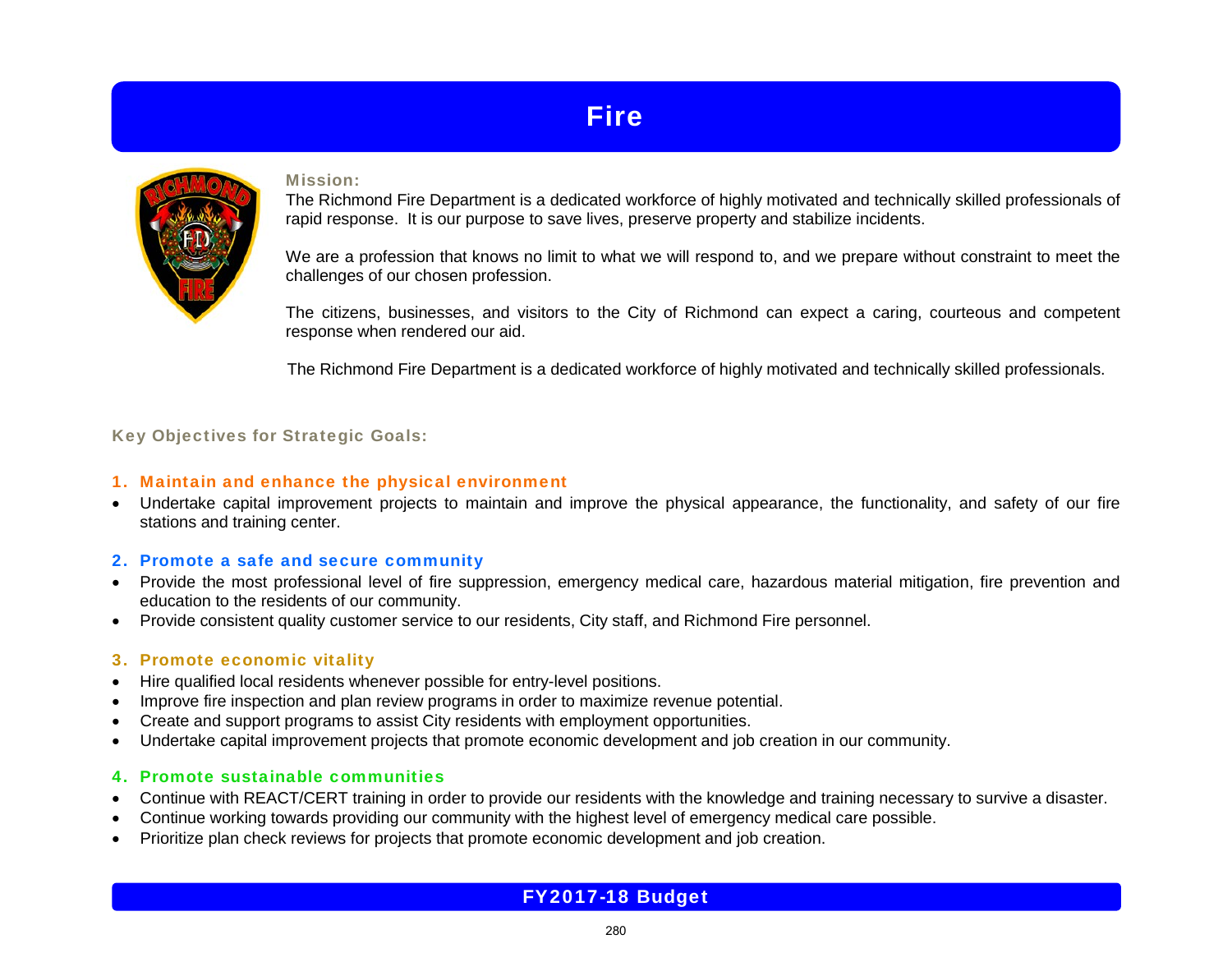# **Fire**

#### 5. Promote effective government

- Promote transparency and inclusion within the Fire Department to maximize the effectiveness and potential of all personnel.
- Promote public education programs through community outreach and the Fire Department website.
- Increase participation in the Richmond Youth Academy and look for additional funding sources.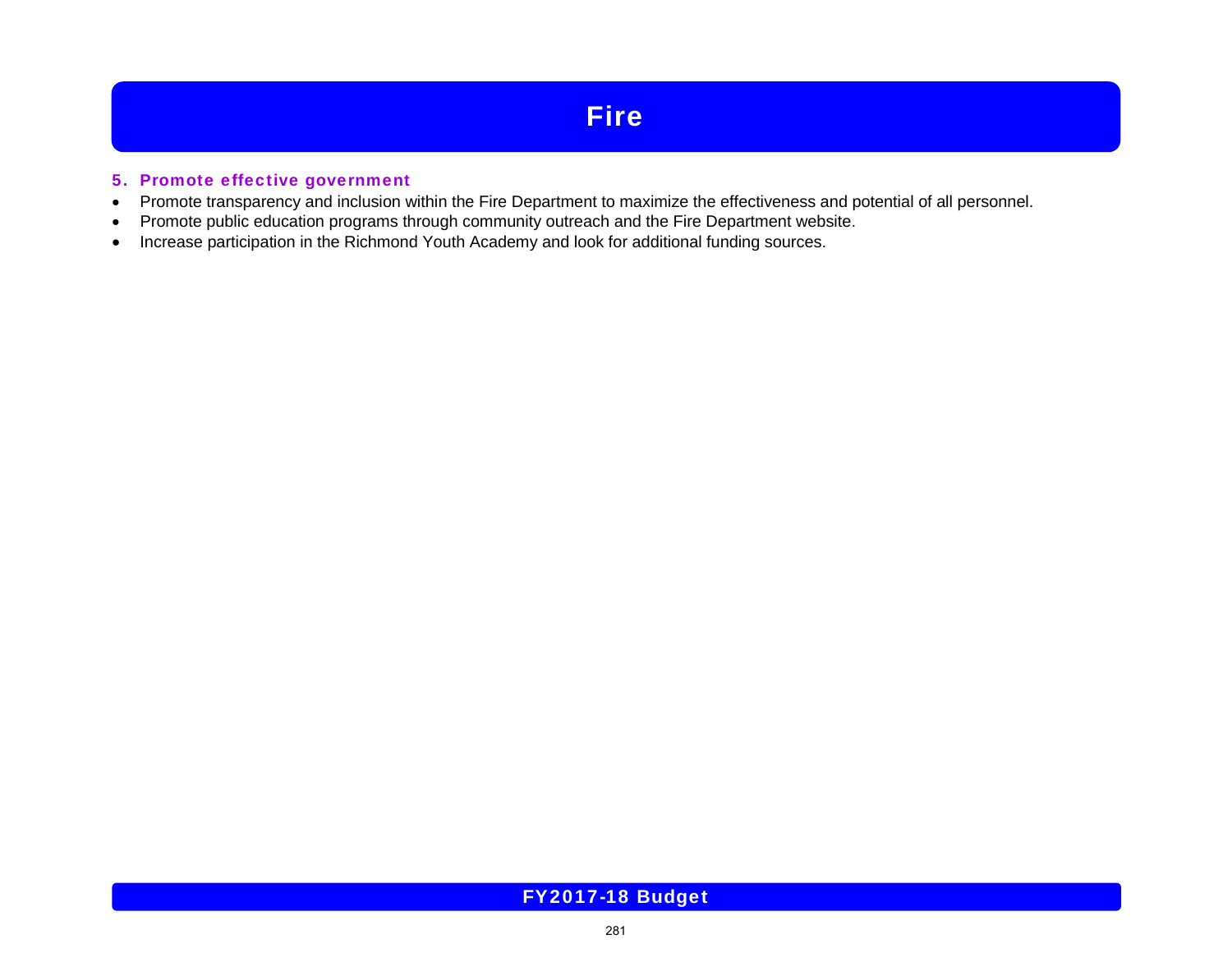### Emergency Operations

#### Goal

To provide the safest, most efficient and cost effective fire, rescue, hazmat and emergency medical services to the citizens of Richmond, and to include other areas of West Contra Costa County through collaborative automatic and mutual aid agreements with neighboring fire agencies.

#### Description

The Emergency Operations Division responds to a variety of emergency calls for fire suppression, medical emergencies, rescue and hazardous material responses.

#### 2017-18 Supporting Actions

**2.20.a** Strive to follow National Fire Protection Association (NFPA) guidelines for timely emergency responses.

- **2.20.b** Develop and implement an enhanced EMT program.
- **2.20.c** Retain automatic aid agreements with Contra Costa County Fire and El Cerrito Fire.
- **2.20.d** Strive to maintain equipment and communications systems according to NFPA guidelines.

#### Success Indicators

|                   |                                                                          | 2017-18   |
|-------------------|--------------------------------------------------------------------------|-----------|
|                   | <b>Output</b>                                                            | Goal      |
| 2.20.a            | # of fire calls for service                                              | 14,000    |
| 2.20 <sub>b</sub> | # of trained enhanced EMTs                                               | 86        |
| 2.20.c            | # of automatic aid responses                                             | 1,500     |
| 2.20.d            | # of fire radios operating on the Eastbay Regional Communication System  | 75        |
|                   | <b>Effectiveness</b>                                                     |           |
| 2.20.a            | % of alarms answered by First Company within six minutes of notification | 80%       |
| 2.20.d            | % of medical emergency calls                                             | 75%       |
|                   | <b>Efficiency</b>                                                        |           |
| 2.20.c            | Payment for automatic aid responses                                      | \$170,000 |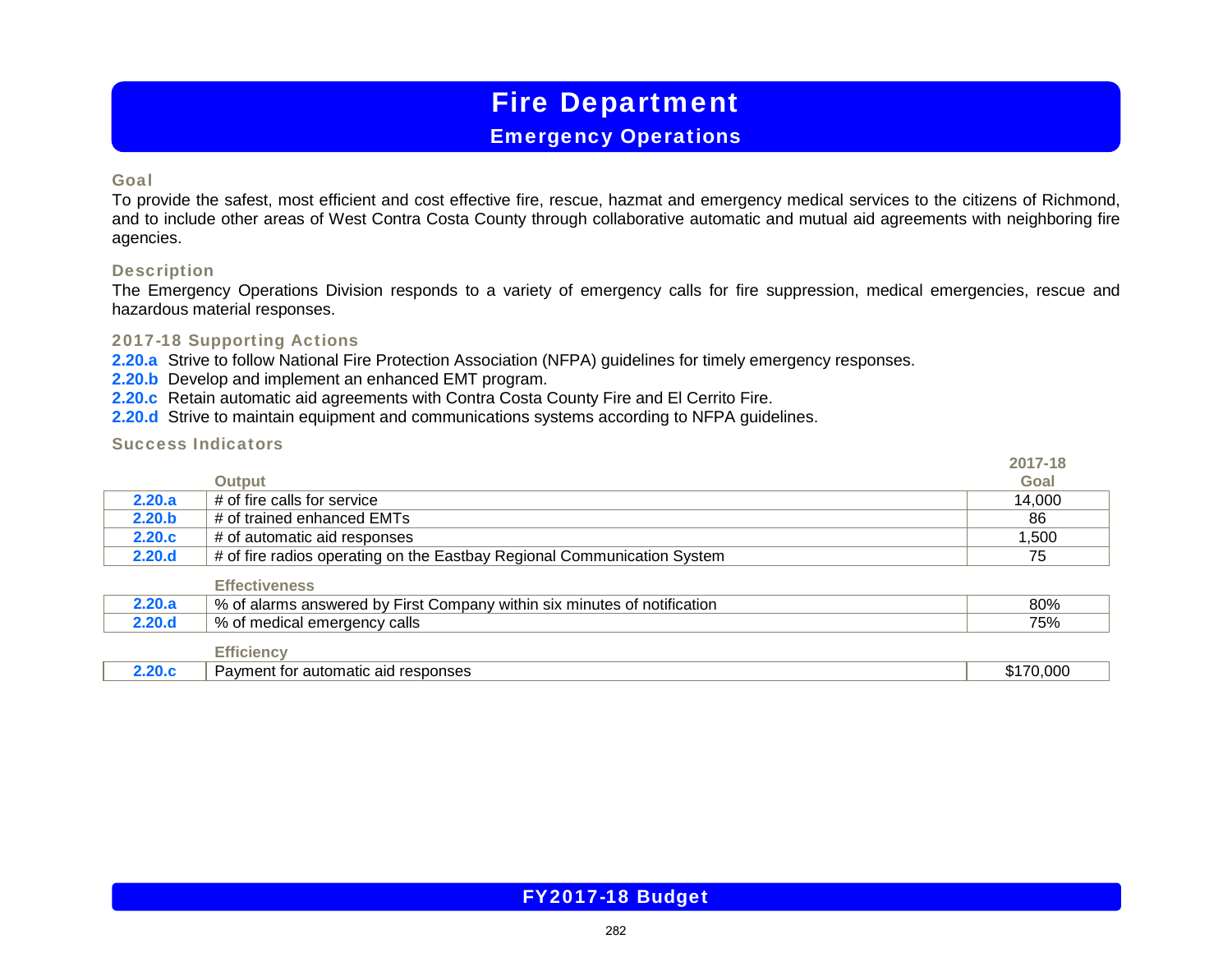## Administration Division

#### Goal

To provide the necessary leadership in the Fire Department so that fire, hazardous materials and emergency medical responses in the City of Richmond are safe, efficient and cost effective. These public safety services will be provided by ensuring adequate resources will be available, and that hiring and promotional practices will be conducted fairly, resulting in a diverse workforce.

#### **Description**

The Administration Division provides general departmental management, budgeting, personnel and record management services.

#### 2017-18 Supporting Actions

**2.20.a** Hire new firefighters.

- **2.20.b** Promote eligible fire personnel.
- **2.20.c** Undertake projects that promote economic development and job creation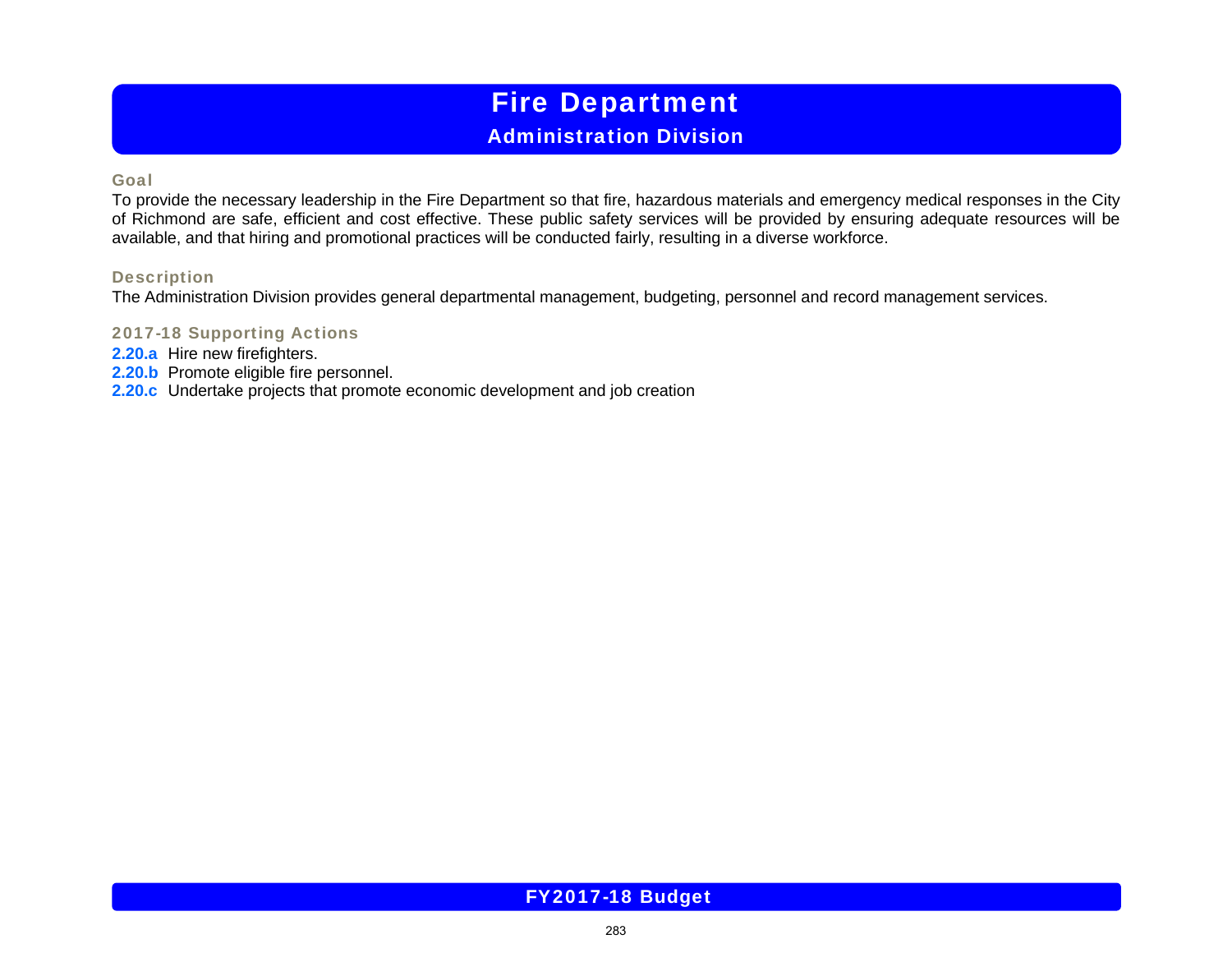## Administration Division

#### Success Indicators

|        | Output                                                               | 2017-18<br>Goal |
|--------|----------------------------------------------------------------------|-----------------|
| 2.20.a | # of new firefighter trainees hired                                  |                 |
|        | # of fire engineer promotions                                        |                 |
| 2.20.b | # of fire captain promotions                                         |                 |
|        | # of fire inspector promotions                                       |                 |
| 3.20.c | # of new projects that promote economic development and job creation |                 |

#### **Effectiveness**

|        | % of new firefighters completing probation         | 100% |
|--------|----------------------------------------------------|------|
|        | % of promoted engineers completing probation       | 100% |
| 2.20.b | % of promoted captains completing probation        | 100% |
|        | % of promoted fire inspectors completing probation | 100% |
| 3.20.c | % of projects completed                            | 100% |

|                   | <b>Efficiency</b>         |                          |
|-------------------|---------------------------|--------------------------|
| 2.20 <sub>b</sub> | Cost for entry level exam | $\overline{\phantom{a}}$ |
|                   | Cost for engineer exam    | \$7,500                  |
|                   | Cost for captain exam     | -                        |
| 3.20.c            | Cost for new projects     | \$15,000                 |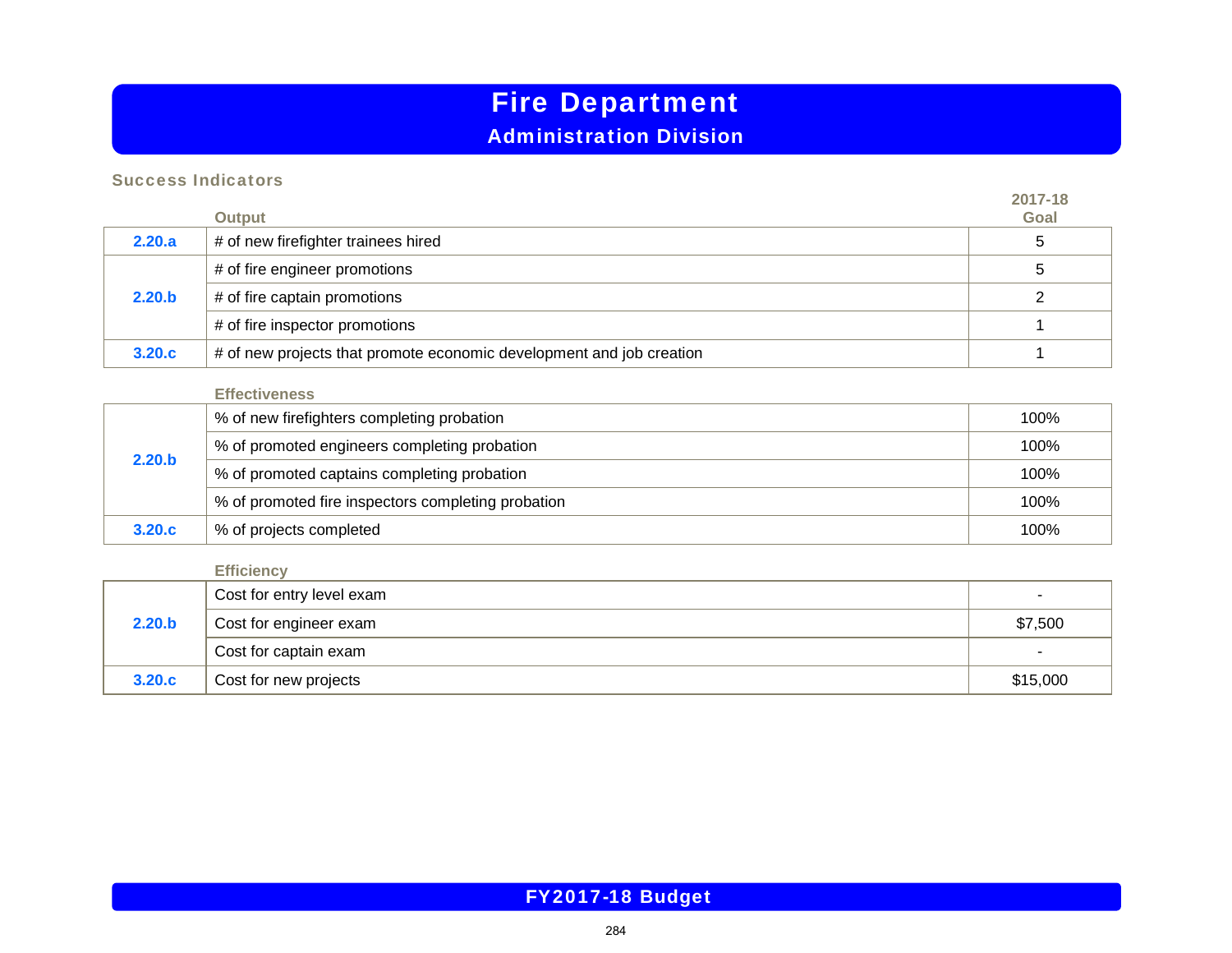## Fire Prevention Services Division

#### Goal

To achieve a fire-safe environment for persons and property through effective code enforcement, fire investigation and public education programs.

#### **Description**

The Fire Prevention Services Division provides code enforcement, fire and life safety plan reviews, public education programs, regulation of hazardous materials, fire investigations, and fire safety inspection management and training activities for the fire companies.

#### 2017-18 Supporting Actions

- **2.20.a** Maximize fire prevention through public education and fire safety presentations to schools and neighborhood councils, including increasing the number of annual public presentation programs to 60 per year.
- **2.20.b** Investigate 100% of suspicious fires for origin and cause.
- **2.20.c** Inspect 100% of all non-permitted mercantile occupancies annually.
- **2.20.d** Complete fire plan check reviews within two weeks.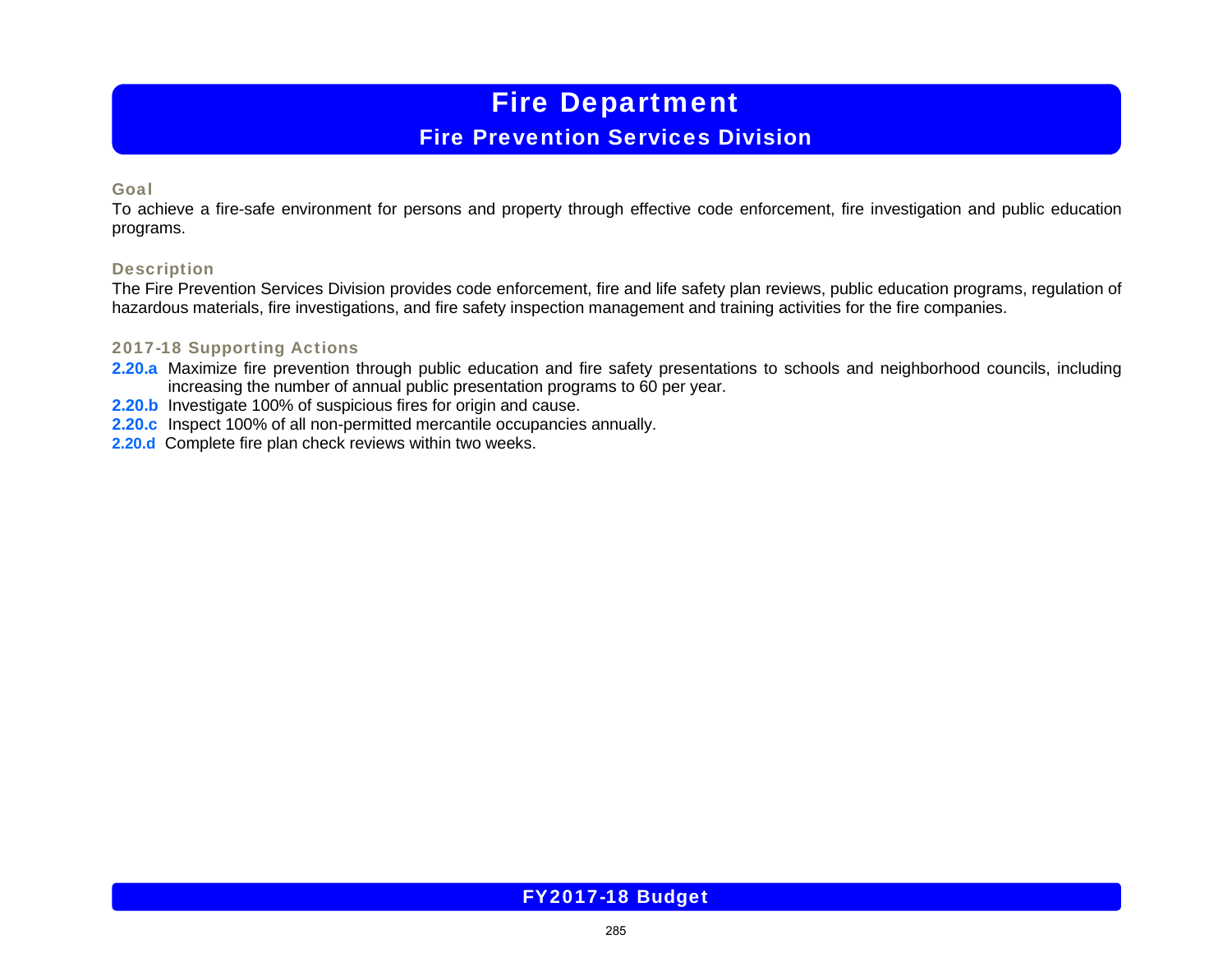## Fire Prevention Services Division

#### Success Indicators

|                   | <b>Output</b>                                                       | 2017-18<br>Goal |
|-------------------|---------------------------------------------------------------------|-----------------|
|                   | # of public education presentations                                 | 120             |
| 2.20.a            | # of fire safety information presentations to neighborhood councils | 60              |
| 2.20 <sub>b</sub> | # of fire investigations conducted                                  | 30              |
|                   | # of new mercantile occupancy inspections                           | 500             |
| 2.20.c            | # of permitted occupancy inspections                                | 900             |
| 2.20.d            | # of fire plan check reviews completed within two weeks             | 110             |
|                   | <b>Effectiveness</b>                                                |                 |
| 2.20.a            | % of presentations completed                                        | 100%            |
| 2.20.b            | % fire investigations conducted                                     | 100%            |
|                   | % of mercantile occupancies inspected                               | 100%            |
| 2.20.c            | % of permitted occupancy inspections                                | 100%            |
| 2.20.d            | % of plans reviewed within two weeks                                | 100%            |
|                   | <b>Efficiency</b>                                                   |                 |
| 2.20.b            | Cost per fire investigation                                         | \$2,064         |
|                   | Average cost per permitted occupancy inspection                     | \$404           |
| 2.20.c            | % of cost recovered for fire inspections                            | 65%             |
| 2.20.e            | Cost per plan review                                                | \$550           |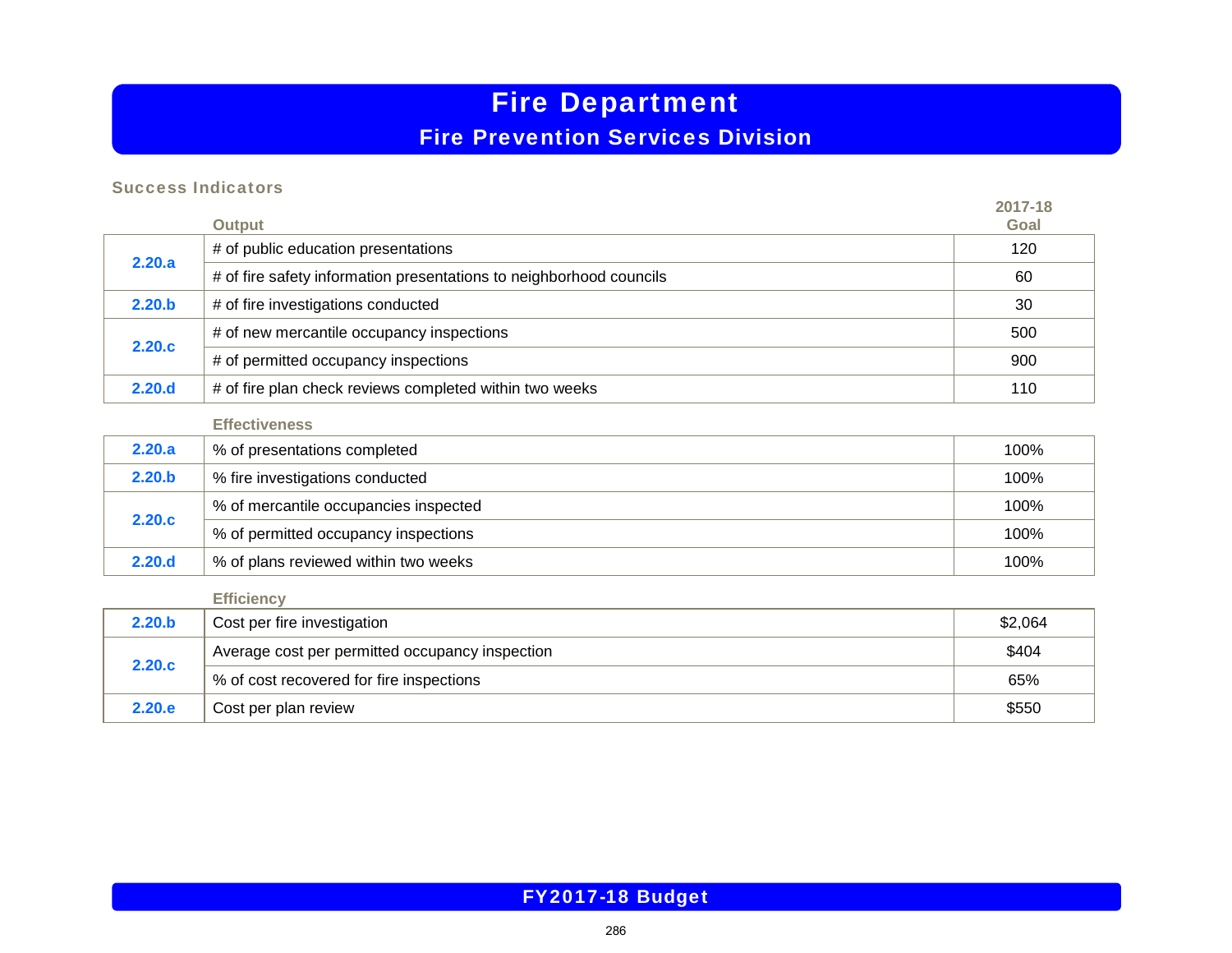## Fire Department **Support Services**

#### Goal

To provide the Fire Department with optimal working conditions by ensuring that apparatus, fire equipment and fire stations meet modern day standards.

#### **Description**

The Support Services Division manages the purchase of supplies, equipment and services for all fire personnel and their facilities.

#### 2017-18 Supporting Actions

- **2.20.a** Ensure that Fire Department project managers operate within their budget limits.
- **2.20.b** Pursue grant fund opportunities and submit for reimbursements in a timely manner.
- **2.20.c** Conduct capital projects on time and within budget.
- **2.20.d** Ensure as much as possible that the Fire Department's equipment meets the National Fire Protection Association (NFPA) Fire Apparatus Standard guidelines.
- **2.20.e** Ensure all monthly and quarterly budget reports are prepared and submitted in a timely manner.

#### Success Indicators

|                   | <b>Output</b>                             | 2017-18<br>Goal |
|-------------------|-------------------------------------------|-----------------|
| 2.20 <sub>b</sub> | # of new grants awarded                   |                 |
| 2.20.c            | # of capital projects completed           |                 |
| 2.20.d            | # of new safety equipment items purchased | 12              |
| 2.20.e            | # of monthly variance reports submitted   | 12              |

#### **Effectiveness**

| 2.20.a            | % of financial accounts on target                              | 100% |
|-------------------|----------------------------------------------------------------|------|
| 2.20 <sub>b</sub> | % of quarterly grant reimbursements submitted                  | 100% |
| 2.20.c            | % of capital improvement plan projects completed within budget | 100% |
| 2.20.d            | % of safety equipment replaced                                 | 20%  |

| 2.20.b | Total dollar amount of grant funds received | 7.000<br>ზб`. |
|--------|---------------------------------------------|---------------|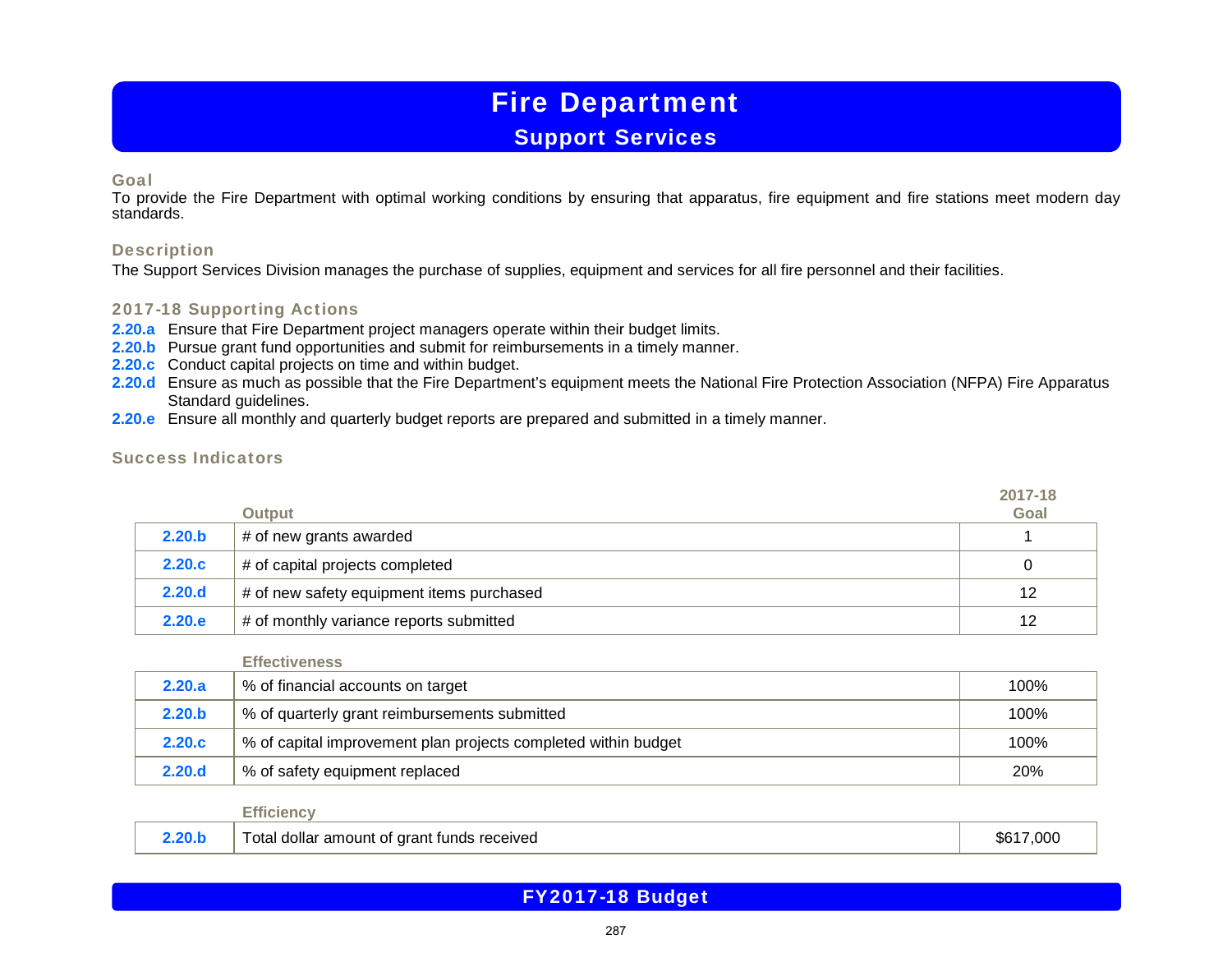## Fire Department Training Division

#### Goal

To maintain and improve the Fire Department's efficiency, effectiveness and safety at all levels of service to the community by preparing personnel to do their job effectively, improving proficiency and safety in emergency operations, and fostering excellent customer service.

#### **Description**

The Training Division works with the El Cerrito Fire Department to provide joint training ventures, such as fire ground exercises, Emergency Medical Technician (EMT) training, career development and maintenance of job-specific certifications.

#### 2017-18 Supporting Actions

**2.20.a** Conduct annual facility tours, in-house trainings, and state-certified classes.

**2.20.b** Evaluate training delivery and outcome on a regular basis.

#### Success Indicators

|        | <b>Output</b>                                                    | 2017-18<br>Goal |
|--------|------------------------------------------------------------------|-----------------|
| 2.20.a | # of facility tours conducted                                    |                 |
|        | # of in-house trainings provided                                 | 48              |
|        | # of specialized courses taught by field experts                 |                 |
|        | # of personnel trained to become hazardous materials technicians |                 |
|        | # of state-certified trainings conducted at training center      |                 |

#### **Effectiveness**

| 2.20.a | ⊩% of facility tours conducted                                   | 100% |
|--------|------------------------------------------------------------------|------|
|        | % of in-house trainings provided                                 | 100% |
|        | % of personnel trained to become hazardous materials technicians | 100% |
|        | % of state-certified trainings conducted at training center      | 100% |

#### **Efficiency**

|        | Cost to provide EMT training                                                                    | \$8,000  |
|--------|-------------------------------------------------------------------------------------------------|----------|
|        | Cost to provide specialized training presented by field experts                                 | \$25,000 |
| 2.20.b | Cost to stay current with mandates, current trends, technology and innovative training delivery | \$35,000 |
|        | Recruits successfully trained to become firefighters                                            |          |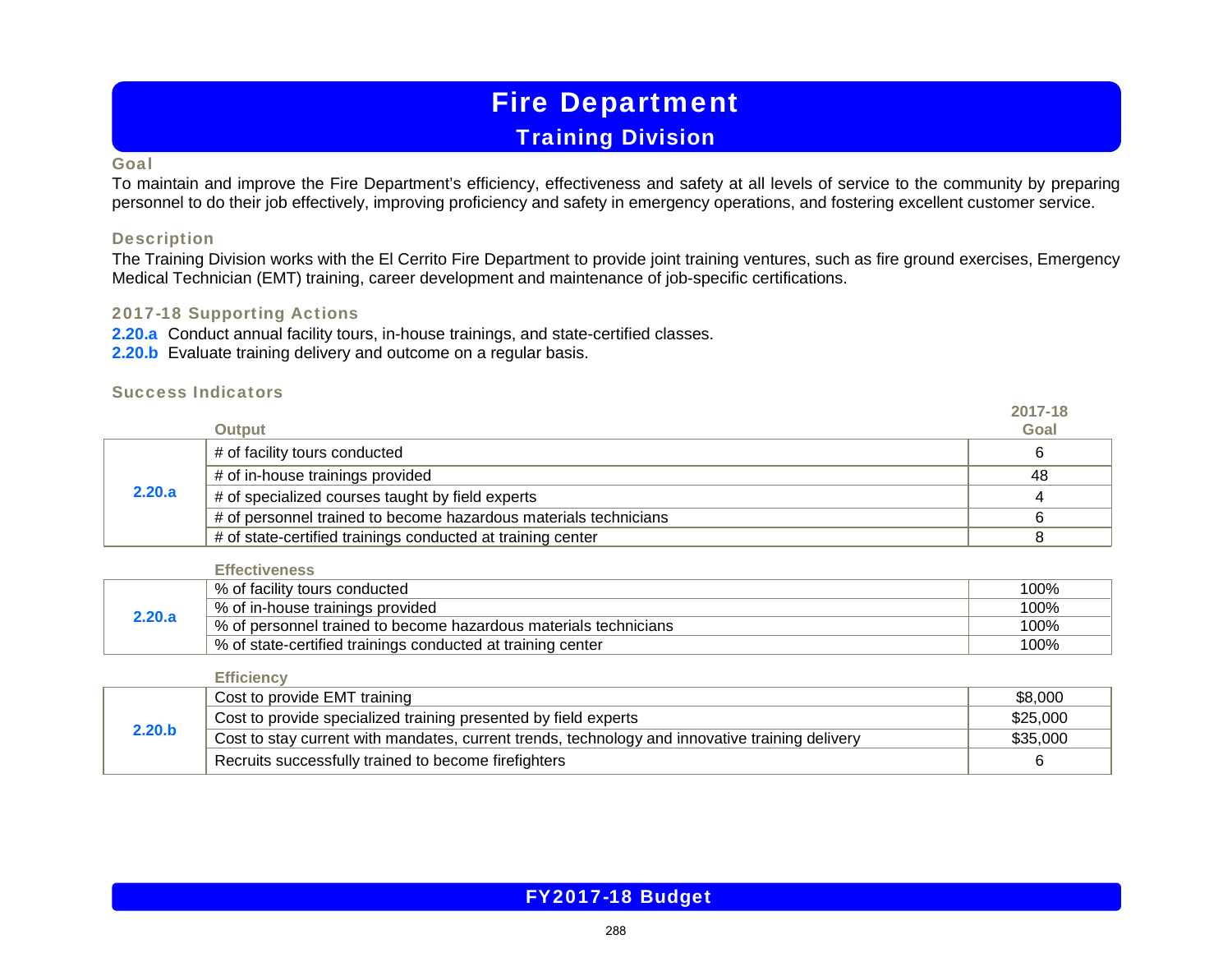### Office of Emergency Services

#### Goal

To enhance the City of Richmond's ability to respond to and recover from major disasters in an efficient and effective manner through training, planning and collaborative efforts.

#### **Description**

The Office of Emergency Services (OES) is the support arm of government which coordinates efforts between local, federal, state and county levels. OES develops and coordinates plans and training for all types of major emergencies (earthquake, hazardous materials release, winter storms, flooding, etc.) for the Emergency Operations Center (EOC) staff, coordinating efforts with industry and neighboring jurisdictions for a more resilient community.

#### 2017-18 Supporting Actions

- **2.20.a** Ensure all 162 EOC staff/City employees complete federally-mandated NIMS/ICS 100, 200, 700 training as well as 300 and 400 for Section Chiefs as federally mandated by the end of the year.
- **2.20.b** Conduct one City-wide EOC exercise yearly in accordance with federal and state National Incident Management System (NIMS) mandates, unless there is an actual incident.
- **2.20.c** Work with all City departments to ensure that they have current Departmental Operations Plans (DOP).
- **2.20.d** Continue to improve Richmond's ability to respond to any major disaster by conducting Community Emergency Response Team (REACT/CERT) program training, and two community-wide drills yearly.
- **2.20.e** Review, revise and maintain the Richmond Emergency Operations Plan in accordance with federal and state NIMS mandates.
- **2.20.f** Coordinate collaborative planning efforts with federal, state, county, neighboring jurisdictions, industry/business and non-profit agencies to enhance the level of community preparedness, including planning, training, and exercise activities, including plans for PWD/E (People with Disabilities/Elderly) populations.
- **2.20.g** Ensure all upper-level EOC staff/City employees complete federally-mandated NIMS 400 training as federally mandated in 2009/2010.
- **2.20.h** Achieve and maintain the International Association of Emergency Management (IAEM) Certified Emergency Management certification.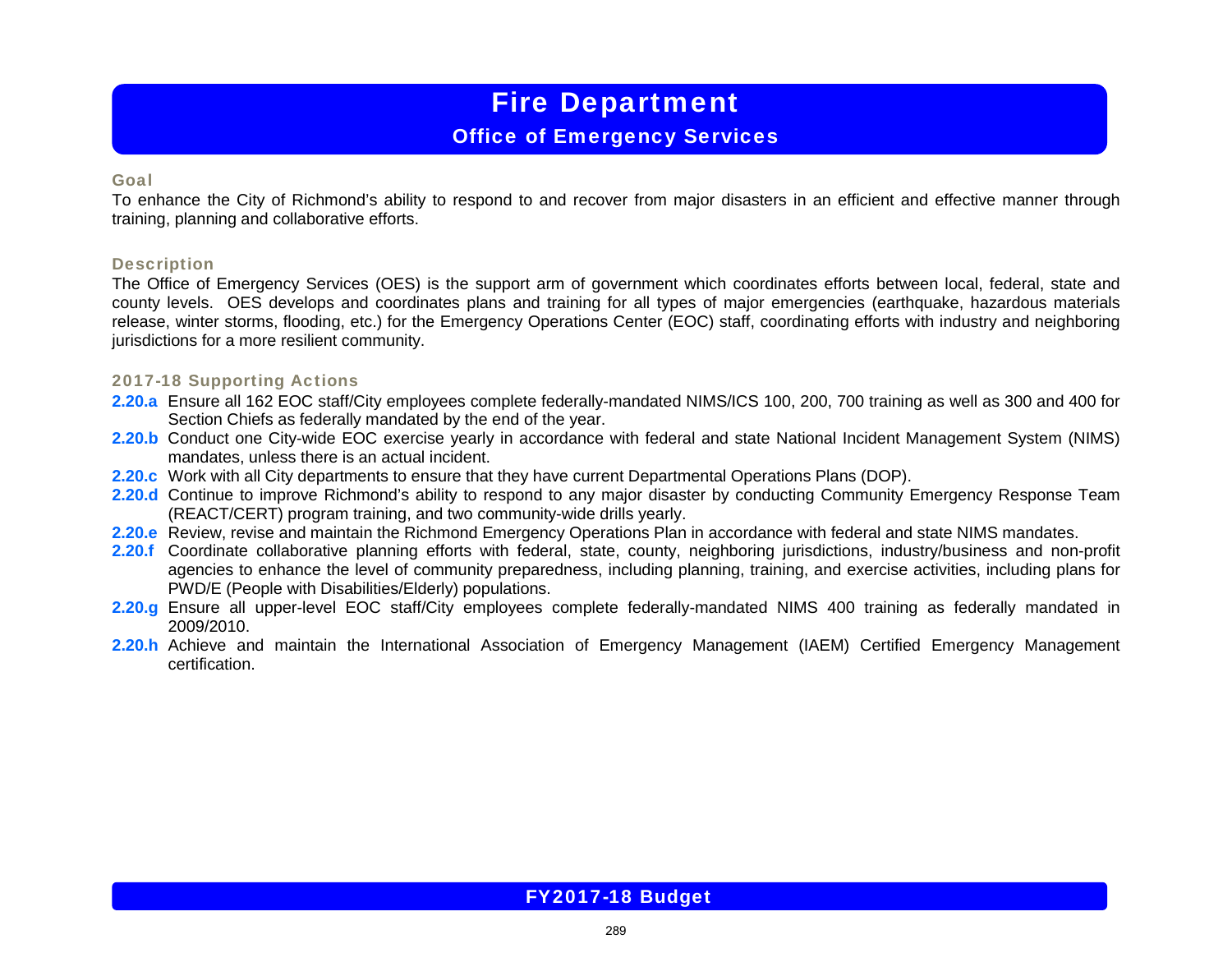## Office of Emergency Services

#### Success Indicators

|        | <b>Output</b>                                                                                       | 2017-18<br>Goal |
|--------|-----------------------------------------------------------------------------------------------------|-----------------|
| 2.20.a | # of EOC courses conducted                                                                          | 1               |
| 2.20.b | # of City emergency preparedness drills, exercises or actual incidents                              |                 |
| 2.20.c | # of Departmental Operations Plan's created, revised and submitted                                  |                 |
|        | # of community members trained in REACT/CERT response efforts                                       | 100             |
| 2.20.d | # of REACT/CERT 20-hour courses conducted                                                           | $\overline{2}$  |
|        | # of REACT/CERT community emergency preparedness drills and exercises                               | $\overline{2}$  |
| 2.20.e | # of reviews and revisions of emergency operations plans                                            | 1               |
|        | # of collaborations across the county, state, and nation to improve plans and response capabilities | 60              |
| 2.20.f | # of public education presentations                                                                 | 10              |
|        | # of community events/fairs                                                                         | 10              |
|        | # of community members attending public education events                                            | 2,000           |
| 2.20.g | Hold or coordinate NIMS 300 and 400 courses for EOC Staff                                           | 1               |
| 2.20.h | # of attended and trainings and planning efforts to maintain CEM                                    | $\overline{2}$  |
|        | # of collaborations with functional needs agencies, advocates and PWD/E partners                    | 50              |
| 2.20.c | % of departments with Departmental Operations Plans                                                 | 100%            |
| 2.20.g | % of EOC staff completed NIMS/ICS 100 training                                                      | 100%            |
|        | % of EOC staff completed NIMS/ICS 200 training                                                      | 100%            |
|        | % of EOC staff completed NIMS/ICS 300 training                                                      | 100%            |
|        | % of EOC staff completed NIMS/ICS 700 training                                                      | 100%            |

#### **Efficiency**

| <b>REACT/CERT</b><br>drills<br>\$9,000<br>courses and<br>community training<br>' ost forٽ |  |  |
|-------------------------------------------------------------------------------------------|--|--|
|                                                                                           |  |  |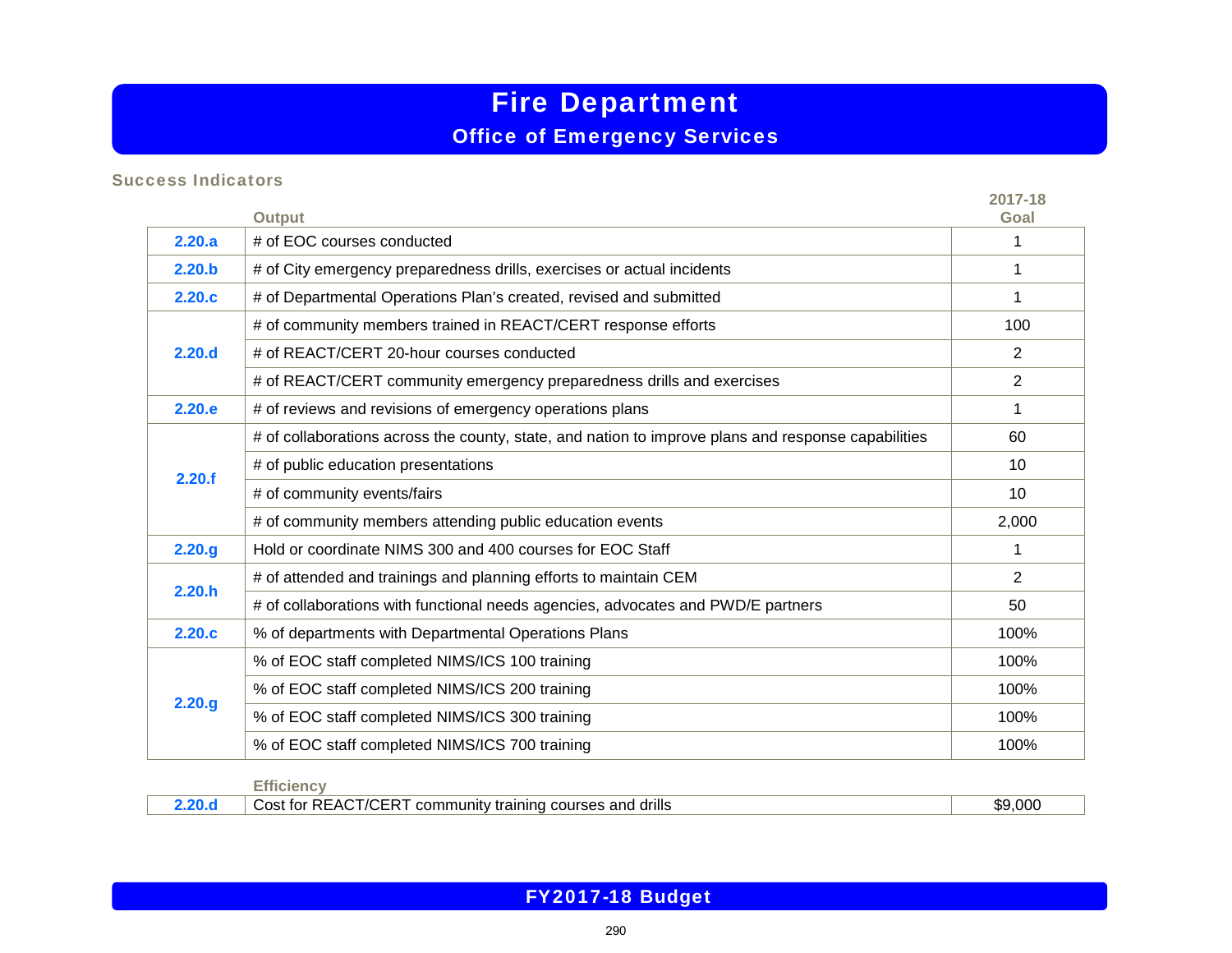## **FIRE PROGRAM ORGANIZATIONAL CHART**

| Administration                    | <b>Emergency</b><br><b>Operations</b>        | <b>Support Services</b>              | <b>Training Division</b>                              | <b>Fire Prevention</b><br><b>Bureau</b> | Office of<br><b>Emergency</b><br><b>Services</b>    |
|-----------------------------------|----------------------------------------------|--------------------------------------|-------------------------------------------------------|-----------------------------------------|-----------------------------------------------------|
| *General Department<br>Management | *Fire Suppression                            | *Apparatus Design<br>and Acquisition | *Fire Trainee<br>Academy                              | *Fire Safety Code<br>Enforcement        | *Emergency<br>Response Plans for<br><b>Disaster</b> |
| *Budget                           | *Emergency Medical<br><b>Services</b>        | *Grant Writing                       | *EMT Training                                         | *Plan Checking                          | *Emergency<br><b>Preparation Training</b>           |
| *Personnel Oversight              | *Haz Mat Response                            | *Station Maintenance                 | *Fire Suppression<br>Training                         | *Public Education                       | to Community                                        |
| * Record Keeping                  | *Equipment Evaluation<br>and Testing         | *Purchasing                          | *General Oversight of All<br><b>Training Programs</b> | * Fire Reports<br>* Vegetation          | * Public Education                                  |
| * Promotions                      | * Fire Department<br><b>Payroll Services</b> |                                      | * Haz Mat Training                                    | Management                              |                                                     |
| * Hiring                          |                                              |                                      | * Research &<br>Development                           |                                         |                                                     |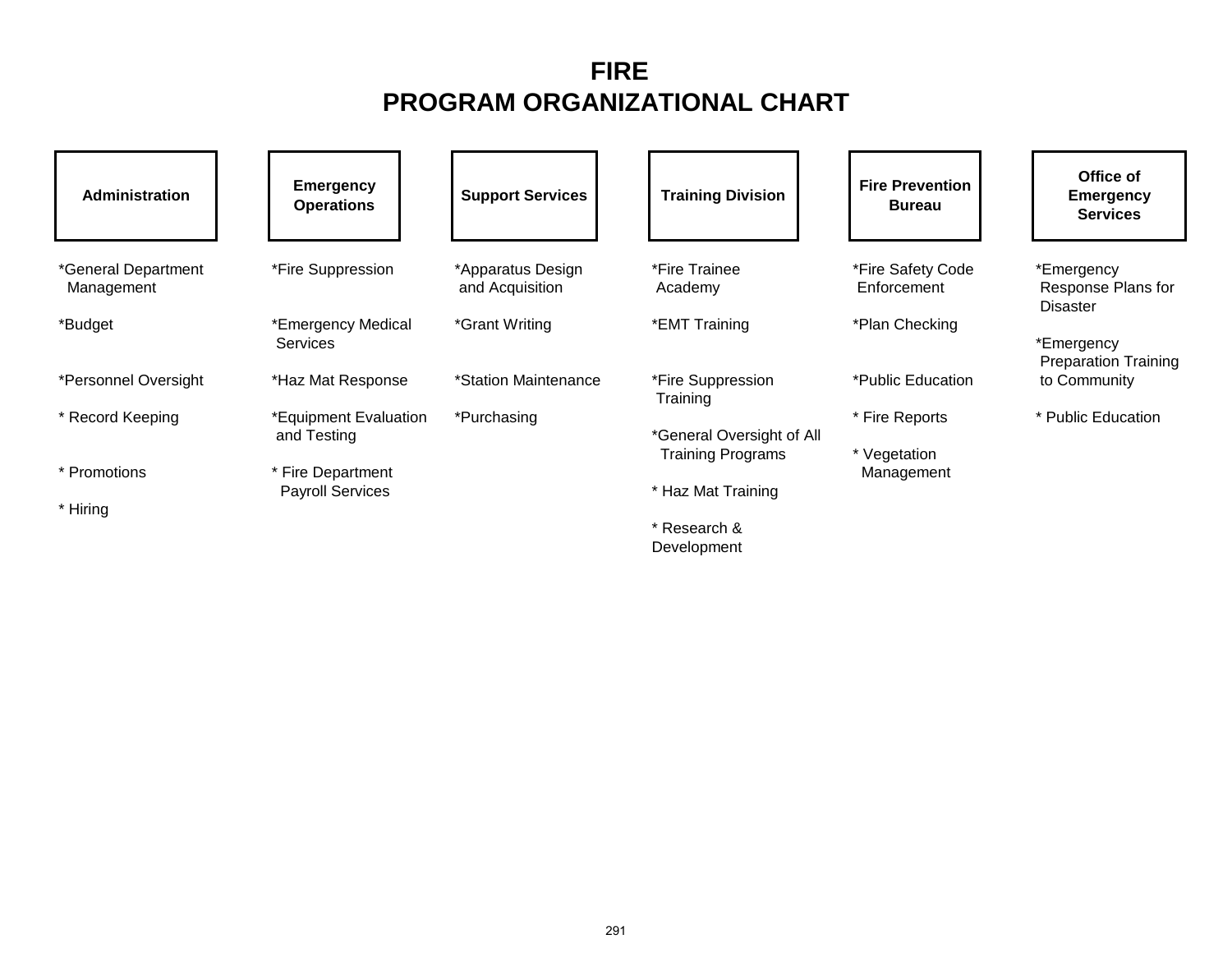

a Administrative Aide position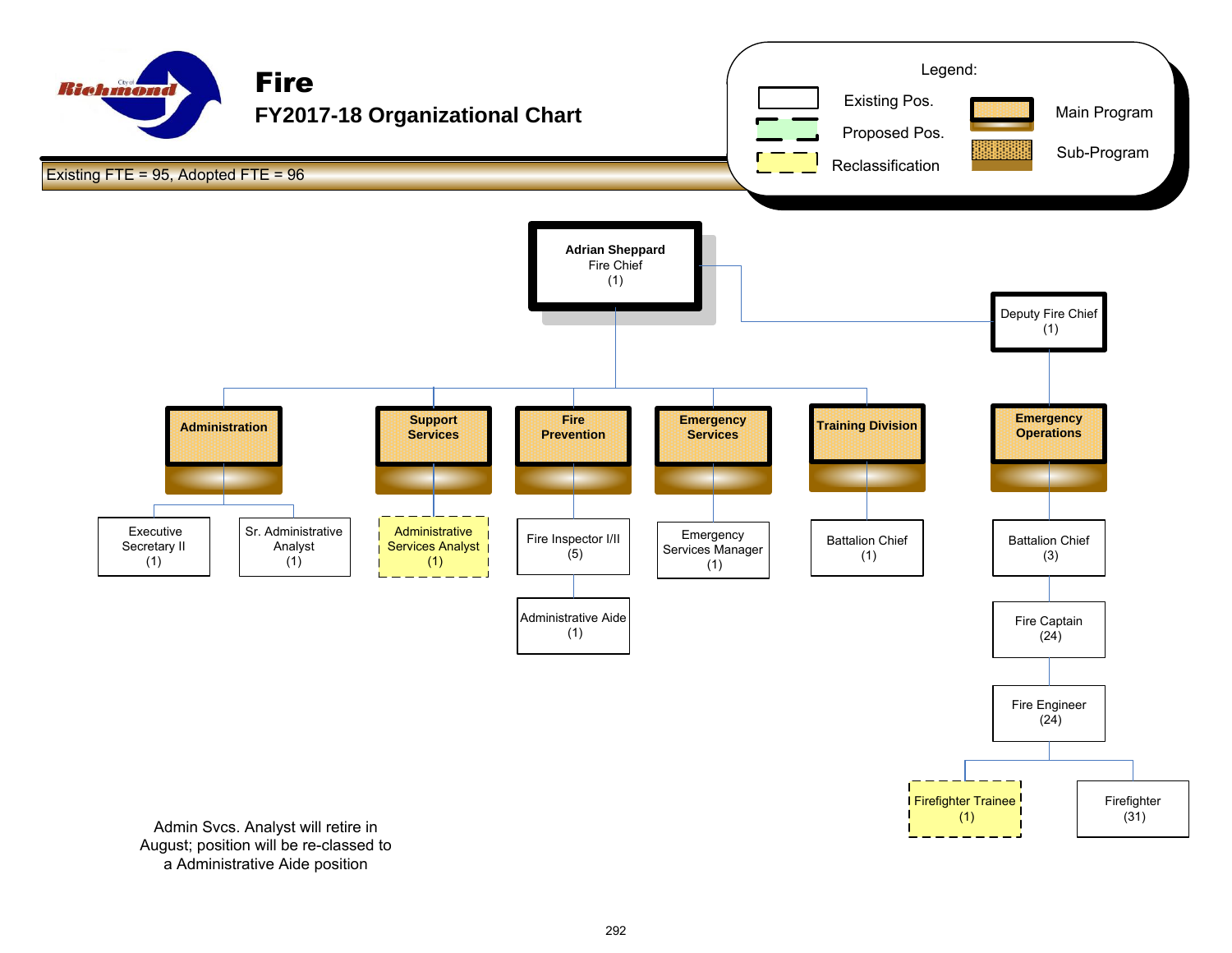| <b>Department</b>                         | <b>Adopted</b><br>FY2014-2015 | <b>Adopted</b><br>FY2015-2016 | <b>Adopted</b><br>FY 2016-2017 | <b>Mid-Year</b><br>FY 2016-2017 | <b>Adopted</b><br>FY 2017-2018 |
|-------------------------------------------|-------------------------------|-------------------------------|--------------------------------|---------------------------------|--------------------------------|
| <b>FIRE</b>                               |                               |                               |                                |                                 |                                |
| <b>SWORN</b>                              |                               |                               |                                |                                 |                                |
| <b>Fire Chief</b>                         | 1.0                           | 1.0                           | 1.0                            | 1.0                             | 1.0                            |
| <b>Battalion Chief</b>                    | 4.0                           | 4.0                           | 4.0                            | 4.0                             | 4.0                            |
| Deputy Fire Chief                         |                               | 1.0                           | 1.0                            | 1.0                             | 1.0                            |
| <b>Fire Captain</b>                       | 24.0                          | 24.0                          | 24.0                           | 24.0                            | 24.0                           |
| <b>Fire Engineer</b>                      | 24.0                          | 24.0                          | 24.0                           | 24.0                            | 24.0                           |
| Fire Fighter                              | 29.0                          | 31.0                          | 31.0                           | 31.0                            | 31.0                           |
| <b>Fire Fighter Trainee</b>               | 6.0                           |                               |                                |                                 | 1.0                            |
| Fire Inspector I                          |                               |                               | 1.0                            | 1.0                             | 1.0                            |
| Fire Inspector II                         | 5.0                           | 5.0                           | 4.0                            | 4.0                             | 4.0                            |
| <b>Fire Marshal</b>                       | 1.0                           | 1.0                           |                                |                                 |                                |
| <b>Sub-total Sworn</b>                    | 94.0                          | 91.0                          | 90.0                           | 90.0                            | 91.0                           |
|                                           |                               |                               |                                |                                 |                                |
| <b>NON-SWORN</b>                          |                               |                               |                                |                                 |                                |
| Administrative Aide                       | 1.0                           |                               |                                |                                 | 1.0                            |
| <b>Administrative Services Analyst</b>    | 1.0                           | 1.0                           | 1.0                            | 1.0                             | 1.0                            |
| <b>Assistant Administrative Analyst</b>   | 1.0                           | 1.0                           |                                |                                 |                                |
| <b>Associate Administrative Analyst</b>   |                               |                               | 1.0                            | 1.0                             |                                |
| <b>Emergency Services Manager</b>         | 1.0                           | 1.0                           | 1.0                            | 1.0                             | 1.0                            |
| <b>Executive Secretary II</b>             | 2.0                           | 1.0                           | 1.0                            | 1.0                             | 1.0                            |
| <b>Operations Administrator</b>           |                               | 1.0                           |                                |                                 |                                |
| <b>Office Assistant II</b>                |                               |                               | 1.0                            | 1.0                             |                                |
| Senior Administrative Analyst             |                               |                               |                                |                                 | 1.0                            |
| Sub-total Non-Sworn                       | 6.0                           | 5.0                           | 5.0                            | 5.0                             | 5.0                            |
| <b>Total Full-Time Equivalents (FTEs)</b> | 100.0                         | 96.0                          | 95.0                           | 95.0                            | 96.0                           |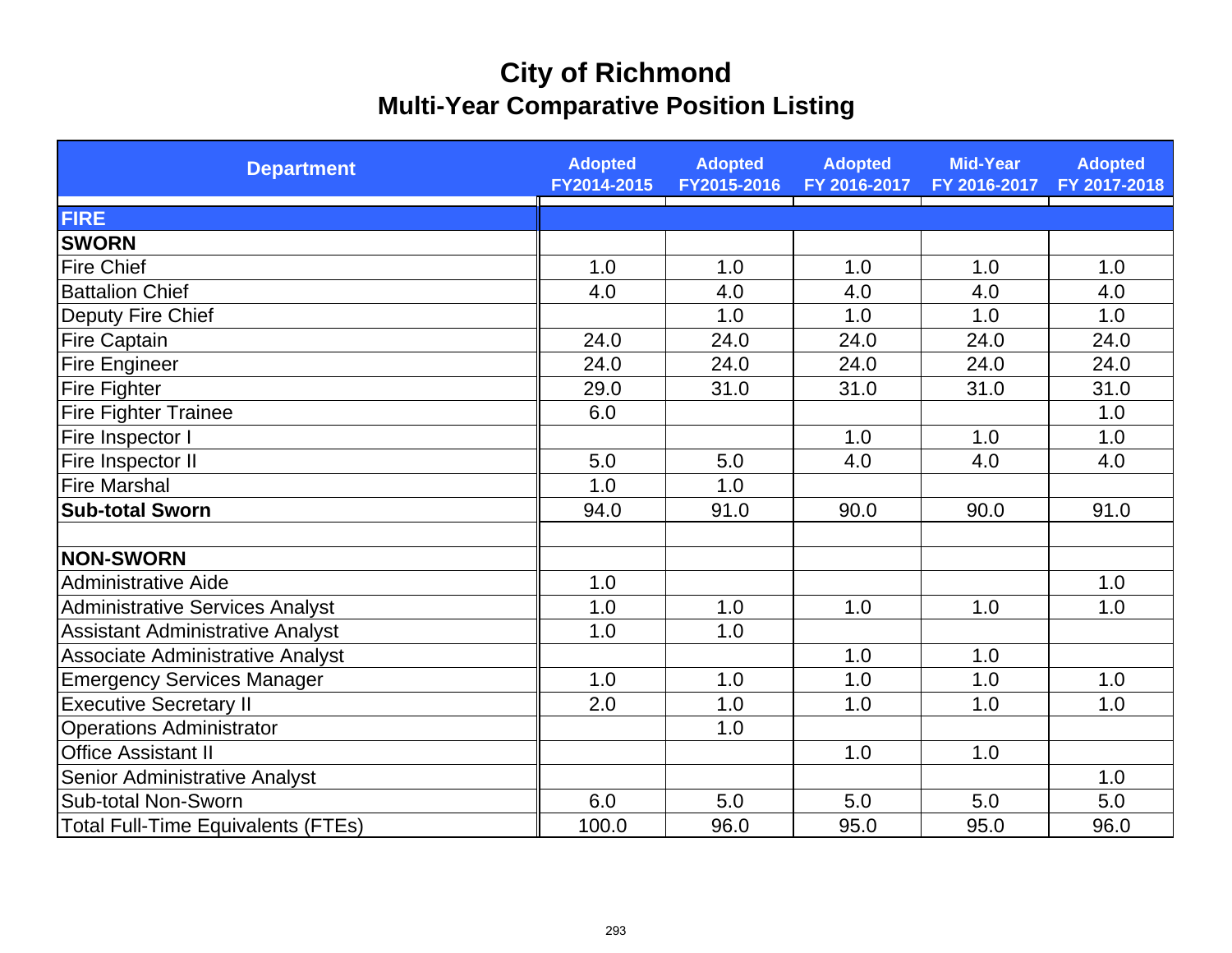# Fire-20 **Summary**

#### TOTAL BUDGET - HISTORICAL COMPARISON

|                                          | FY2015-16<br><b>Actual</b> | FY2016-17<br>Adjusted | FY2016-17<br><b>Actual</b><br>Thru Mar-2017 | FY2017-18<br><b>Adopted</b> | FY2016-17\$<br>Change | FY2016-17<br>% Change |
|------------------------------------------|----------------------------|-----------------------|---------------------------------------------|-----------------------------|-----------------------|-----------------------|
| <b>SOURCES BY FUND</b>                   |                            |                       |                                             |                             |                       |                       |
| General Fund-0001                        | 27,106,425                 | 30,309,178            | 21,396,951                                  | 29,435,067                  | (874, 111)            | $-3%$                 |
| Outside Funded Svc-1006                  | 18,520                     | 56,197                | 23,218                                      | 25,603                      | (30, 594)             | $-54%$                |
| Emergency Med Svc-1007                   | 177,891                    | 231,195               | 91,610                                      | 311,889                     | 80,694                | 35%                   |
| Hazmat-1013                              | 306,589                    | 360,335               | 262,702                                     | 360,135                     | (200)                 | $0\%$                 |
| <b>ECIA-1017</b>                         |                            | 108,000               | 57,416                                      | 108,584                     | 584                   | 1%                    |
| Impact Fee-2113                          | 128,007                    |                       |                                             | 187,000                     | 187,000               |                       |
| <b>TOTAL SOURCES BY FUND</b>             | 27,737,432                 | 31,064,905            | 21,831,897                                  | 30,428,278                  | (636, 627)            | $-2%$                 |
| <b>USES BY TYPE</b>                      |                            |                       |                                             |                             |                       |                       |
| <b>Salaries</b>                          | 15,534,913                 | 16,644,449            | 11,702,230                                  | 15,983,746                  | (660, 703)            | $-4%$                 |
| <b>Benefits</b>                          | 8,861,245                  | 10,966,195            | 7,930,299                                   | 10,745,104                  | (221,091)             | $-2%$                 |
| <b>Professional Services</b>             | 611,876                    | 841,976               | 527,536                                     | 860,035                     | 18,059                | 2%                    |
| <b>Other Operating Expenses</b>          | 309,424                    | 337,320               | 134,111                                     | 524,401                     | 187,081               | 55%                   |
| <b>Utilities</b>                         | 38,146                     | 37,851                | 22,772                                      | 26,562                      | (11, 289)             | $-30%$                |
| <b>Equipment &amp; Contract Services</b> | 106,989                    | 77,703                | 32,029                                      | 107,118                     | 29,415                | 38%                   |
| Provision for Insurance Loss             | 12,000                     | 8,163                 | 3,178                                       | 4,000                       | (4, 163)              | $-51%$                |
| Cost Pool                                | 1,548,693                  | 1,534,532             | 1,077,026                                   | 1,579,532                   | 45,000                | 3%                    |
| Asset/Capital Outlay                     | 92,195                     | 133,833               | 68,821                                      | 72,584                      | (61, 248)             | $-46%$                |
| Debt Service Expenditure                 | 232,073                    | 115,844               | 57,937                                      | 341,676                     | 225,832               | 195%                  |
| <b>Grant Expenditures</b>                | 22,839                     |                       | 679                                         |                             |                       |                       |
| <b>Operating Transfer Out</b>            | 367,040                    | 367,039               | 275,278                                     | 183,520                     | (183, 519)            | $-50%$                |
| <b>TOTAL USES BY TYPE</b>                | 27,737,432                 | 31,064,905            | 21,831,897                                  | 30,428,278                  | (636, 627)            | $-2%$                 |